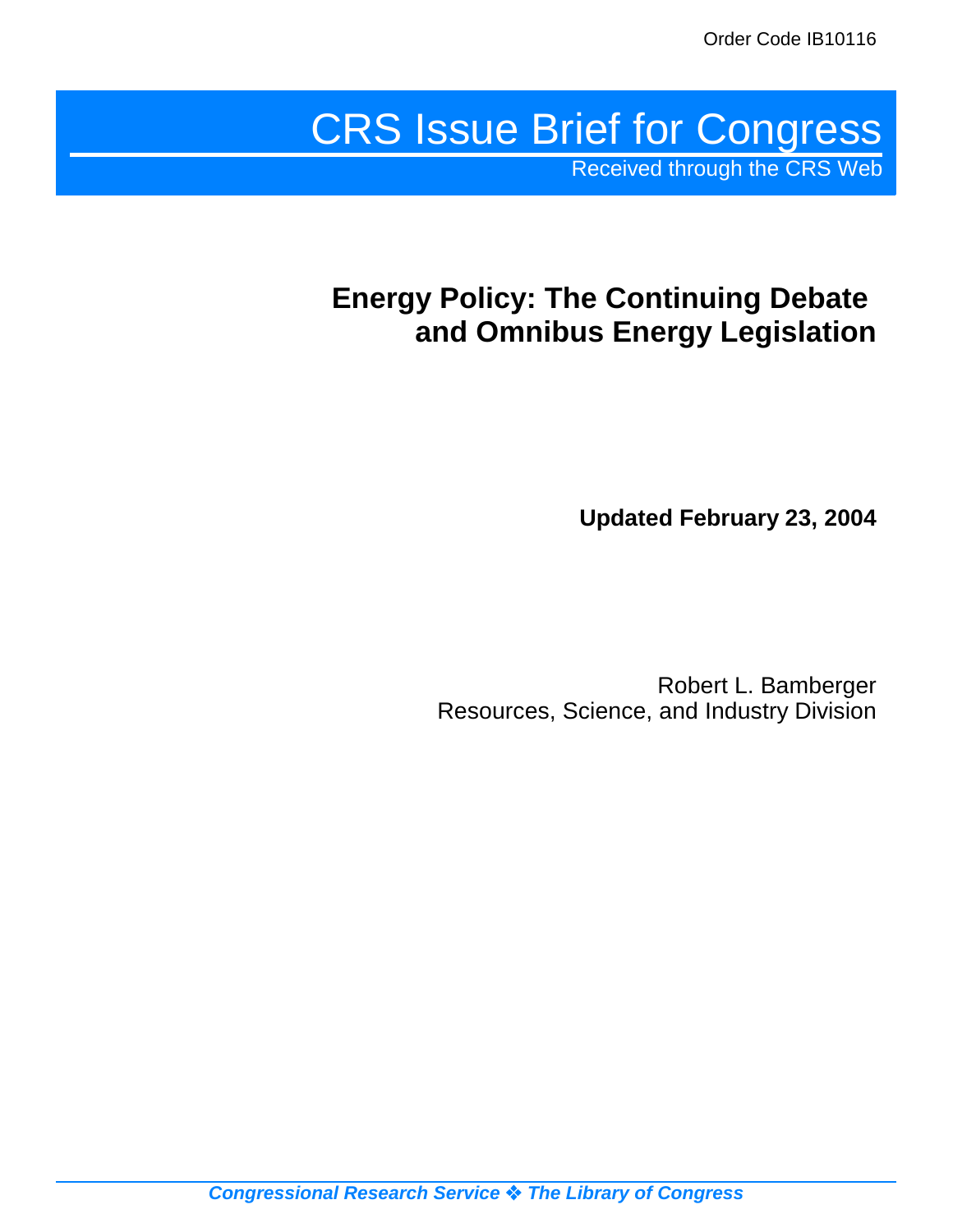# **CONTENTS**

**SUMMARY** 

MOST RECENT DEVELOPMENTS

BACKGROUND AND ANALYSIS The Arctic National Wildlife Refuge (ANWR) Other Non-Tax Energy Production Initiatives Energy Tax Policy Electricity Restructuring Nuclear Energy Fuel Economy The President's Hydrogen Fuel Initiative Renewable Energy and Fuels Energy Efficiency and Conservation An Overview of the Senate Debate on S. 14

**LEGISLATION**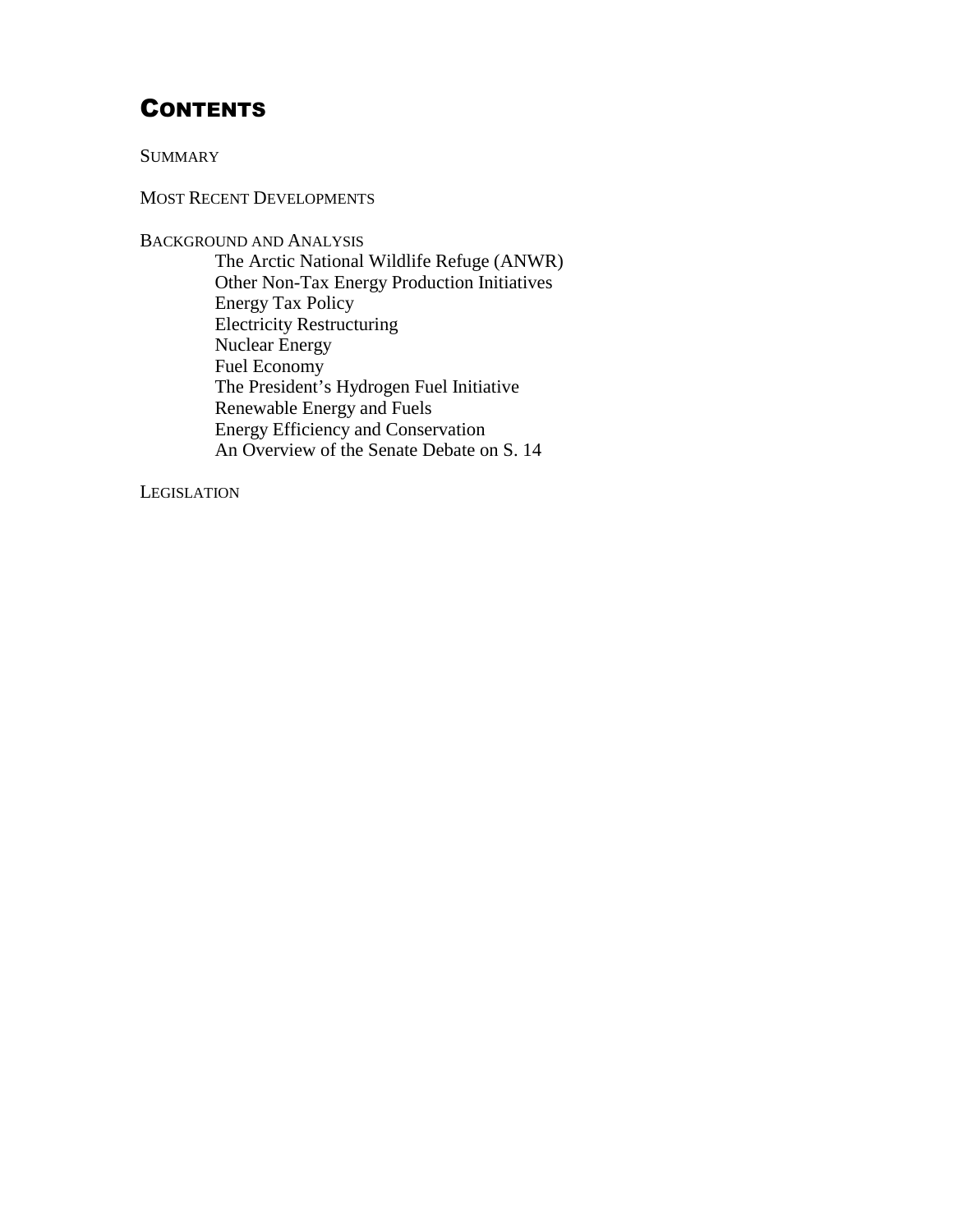## Energy Policy: The Continuing Debate and Omnibus Energy Legislation

# **SUMMARY**

On February 12, 2004, following agreement between the Senate Majority and Minority Leaders, Senator Domenici introduced S. 2095, a revision of the omnibus energy legislation (H.R. 6) reported by a conference committee last November. The revised bill has been described as "lean" in so far as it is estimated to cost less than \$14 billion, in contrast to the \$31 billion estimated for H.R. 6. Some of these savings are achieved by delaying the start of some programs and incentives. Under a process known as Rule 14, the bill is immediately on the Senate calendar and can be brought to the floor without passing first through committee. S. 2095 drops what may have been the most contentious provision of H.R.  $6$  — the "safe harbor" provision to protect MTBE refiners from product liability suits.

Prior to these developments, the House had approved the conference report (246-180) on H.R. 6 on November 18, 2003. On November 21, 2003, a cloture motion to limit debate in the Senate on H.R. 6 failed (57-40). Efforts to secure more votes for the bill carried into 2004, but were unsuccessful. Prior to the most recent developments, there were many different — and sometimes contradictory — reports of possible strategies to secure passage of an omnibus bill or some of its provisions. Some have argued that any major changes would not be viable because of the careful regional and political compromises that were reached to get a bill out of conference and through the House. The closest consensus has been that the cost of the bill had to be reduced in light of projected deficits and spending targets.

The Senate Energy Committee has posted a summary [http://energy.senate.gov/news/ rep\_release.cfm?id=217948] of major differences between H.R. 6 and S. 2095.

The electricity section in the new bill is unchanged, repealing the Public Utility Holding Company Act (PUHCA) and establishing mandatory standards for interstate transmission. Standard market design (SMD) would be remanded to the Federal Energy Regulatory Commission (FERC); no rule would be allowed before the end of FY2006. The bill would grant eminent domain authority to the federal government to construct interstate power lines on designated transmission corridors if the states did not act.

The new bill does not authorize oil exploration, development, and production in the Arctic National Wildlife Refuge (ANWR). The bill does provide \$18 billion in loan guarantees for construction of an Alaskan natural gas pipeline. S. 2095 includes a price floor, a provision that was debated, but not included in H.R. 6.

The bill also authorizes annual appropriations to the National Highway Traffic Safety Administration for rulemakings on corporate average fuel economy. It does not include the renewable portfolio standard (RPS), which would have required that 10% of electric generation come from renewables by 2010.

For a summary of the provisions of H.R. 6, see CRS Report RL32204, Omnibus Energy Legislation (H.R. 6): Overview of Conference Report Non-Tax Provisions.

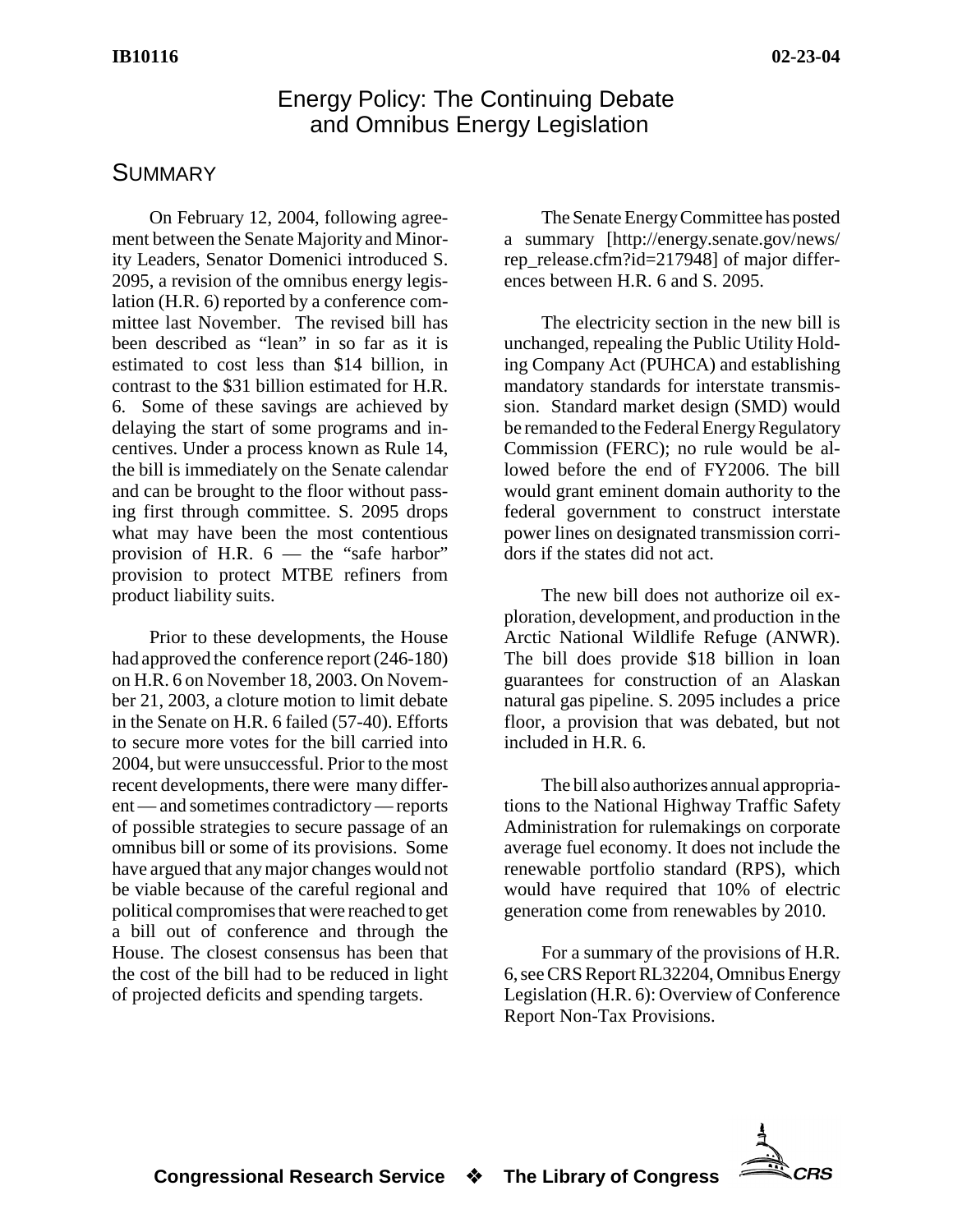#### MOST RECENT DEVELOPMENTS

 On February 12, 2004, following agreement between the Senate Majority and Minority Leaders, Senator Domenici introduced S. 2095, a revision of the omnibus energy legislation (H.R. 6) reported by a conference committee last November. The revised bill has been described as "lean" in so far as it is estimated to cost less than \$14 billion, in contrast to the \$31 billion estimated for H.R. 6. Some of these savings are achieved by delaying the start of some programs and incentives. Under a process known as Rule 14, the bill is immediately on the Senate calendar and can be brought to the floor without passing first through committee. S. 2095 drops what may have been the most contentious provision of H.R.  $6$ the "safe harbor" provision to spare MTBE refiners from product liability suits.

The Senate Energy and Natural Resources Committee has posted a summary [http://energy.senate.gov/news/rep\_release.cfm?id=217948] of major differences between H.R. 6 and S. 2095.

 (The conference bill for H.R. 6, like previous drafts, is posted on the Senate Committee on Energy and Natural Resources website and the House Committee on Energy and Commerce website. For a summary of the conference bill's provisions, see CRS Report RL32204, *Omnibus Energy Legislation (H.R. 6): Overview of Conference Report Non-Tax Provisions*. For a side-by-side of the Senate and House versions of H.R. 6, see CRS Report RL32033, *Omnibus Energy Legislation (H.R. 6): Side-By-Side Comparison of Non-tax Provisions*. For a side-by-side of the tax provisions in the Senate and House versions of H.R. 6, see CRS Report RL32042, *Energy Tax Incentives in H.R. 6: The Conference Agreement as Compared with the House Bill and Senate Amendment*. For a comparison with major provisions of S. 14, see CRS Report RL32078, *Omnibus Energy Legislation: Comparison of Major Provisions in House- and Senate-Passed Versions of H.R. 6, Plus S. 14.* EIA analysis of selected provisions of the energy legislation is available at [http://www.eia.doe.gov/oiaf/servicerpt/eleg/pdf/sroiaf(2003)04.pdf].)

#### BACKGROUND AND ANALYSIS

On November 17, 2003, House and Senate conferees approved an omnibus energy bill (H.R. 6). On November 18, the House approved the conference report (246-180). On November 21, 2003, a cloture motion to limit debate in the Senate on omnibus energy legislation (H.R. 6) failed (57-40). Efforts to secure two more votes for the bill were not successful. On February 12, 2004, following agreement between the Senate Majority and Minority Leaders, Senator Domenici introduced S. 2095, a revision of the omnibus energy legislation (H.R. 6) reported by a conference committee last November. The revised bill has been described as "lean" in so far as it is estimated to cost less than \$14 billion, in contrast to the estimated \$31 billion estimated for H.R. 6.

Major issues addressed by the conference are noted below. Major changes in S. 2095 from the conference version of H.R. 6 are noted as well. For additional specifics, see CRS Report RL32042, *Energy Tax Incentives in H.R. 6: The Conference Agreement as Compared with the House Bill and Senate Amendment.*)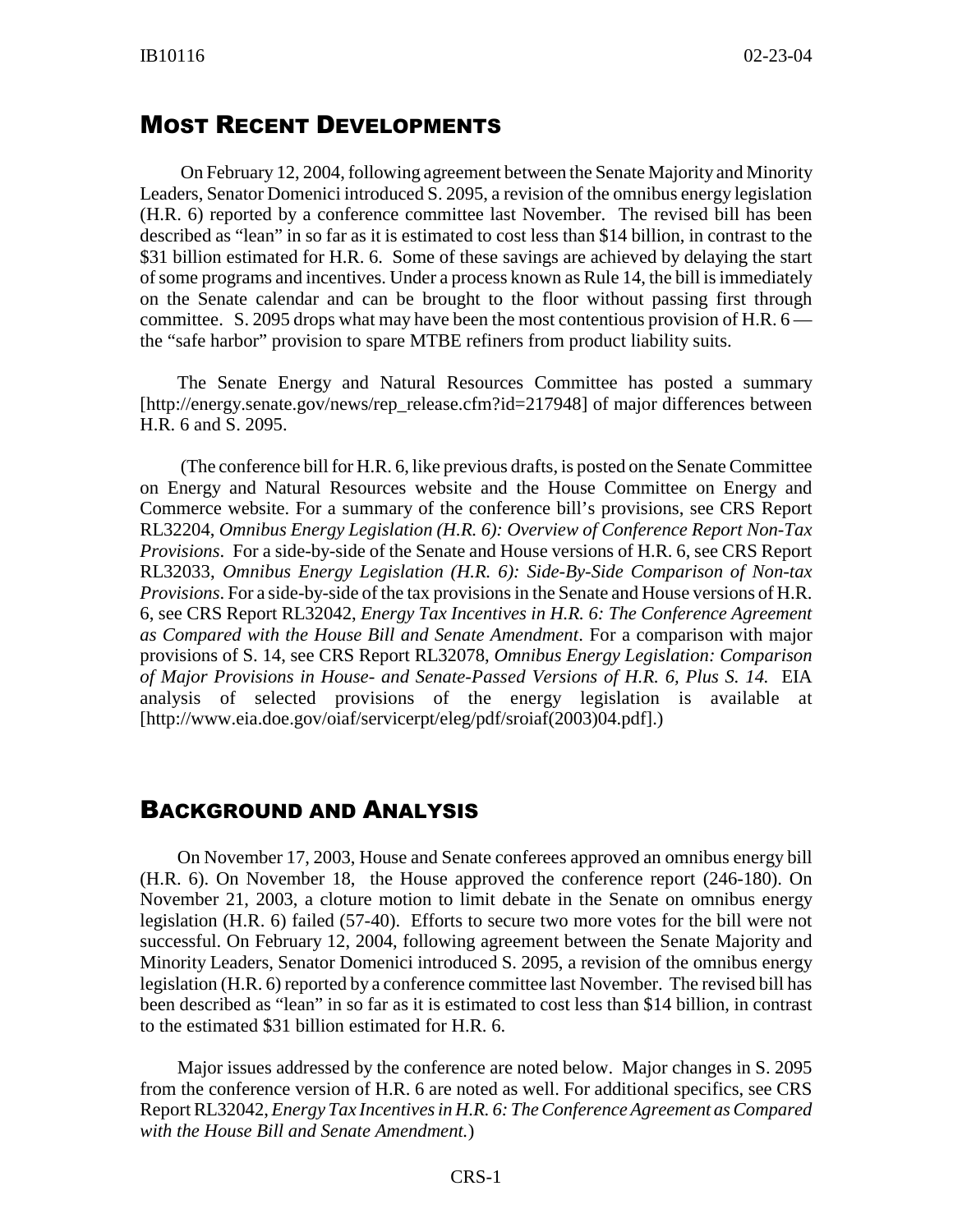- *Ethanol*. Treatment of ethanol was especially contentious. The conference text includes a mandate to increase ethanol production to 3.1 billion gallons annually by 2005 and 5 billion gallons by 2012. However, regions can opt out if the mandate will have economic repercussions, but loss of revenue to the highway trust fund is an excluded condition.
- *MTBE*. One of the most controversial provisions in the entire bill is the establishment of a "safe harbor" from product liability lawsuits for producers of MTBE and renewable fuels. It would protect anyone in the product chain, from manufacturers down to retailers, from liability for cleanup of MTBE and renewable fuels or for personal injury or property damage based on the nature of the product (a legal approach that has been successfully used in California to require refiners to shoulder liability for MTBE cleanup). The safe harbor would be retroactive to September 5, 2003. Prior to that date, five lawsuits had been filed. After that date, at least 150 suits were filed, on behalf of 210 communities in 15 different states. S. 2095 does not include these provisions.
- *ANWR*. The bill does not include language that would open up the Arctic National Wildlife Refuge (ANWR) to oil and gas development. The Housepassed bill included such language while the Senate bill did not. While the Administration and many members wanted to include ANWR, it became apparent to the bill managers that a bill with ANWR language would not pass the Senate.
- *Tax Provisions*. H.R. 6 initially included \$16 billion in tax incentives over a ten-year period, but some argue that it will exceed \$23 billion when a final calculation is provided. Incentives are targeted to encourage energy production, increased efficiency of residential and commercial buildings, increased use of renewables, and generation of electricity from biodiesel fuel. The bill would also establish a tax credit of 1.8 cents per kilowatt-hour for electricity from new nuclear power plants placed in service before the end of 2020. S. 2095 is estimated to reduce the cost of the tax provisions below \$15 million. The bill's tax provisions are similar to an energy bill (S. 1149) passed by the Senate Finance Committee in May 2003.
- *Electricity*. In part, the electricity section would repeal the Public Utility Holding Company Act (PUHCA) and establish mandatory standards for interstate transmission. Standard market design (SMD) would be remanded to the Federal Energy Regulatory Commission (FERC); no rule would be allowed before the end of FY2006. The Department of Energy (DOE) would identify "transmission corridors" that require new construction or upgrading. The bill would grant eminent domain authority to the federal government for construction of interstate power lines on these transmission corridors if the states do not act.
- *Hydrogen*. The bill would authorize \$2.1 billion for research and development of hydrogen fuel and fuel cells over the course of FY2004- FY2008.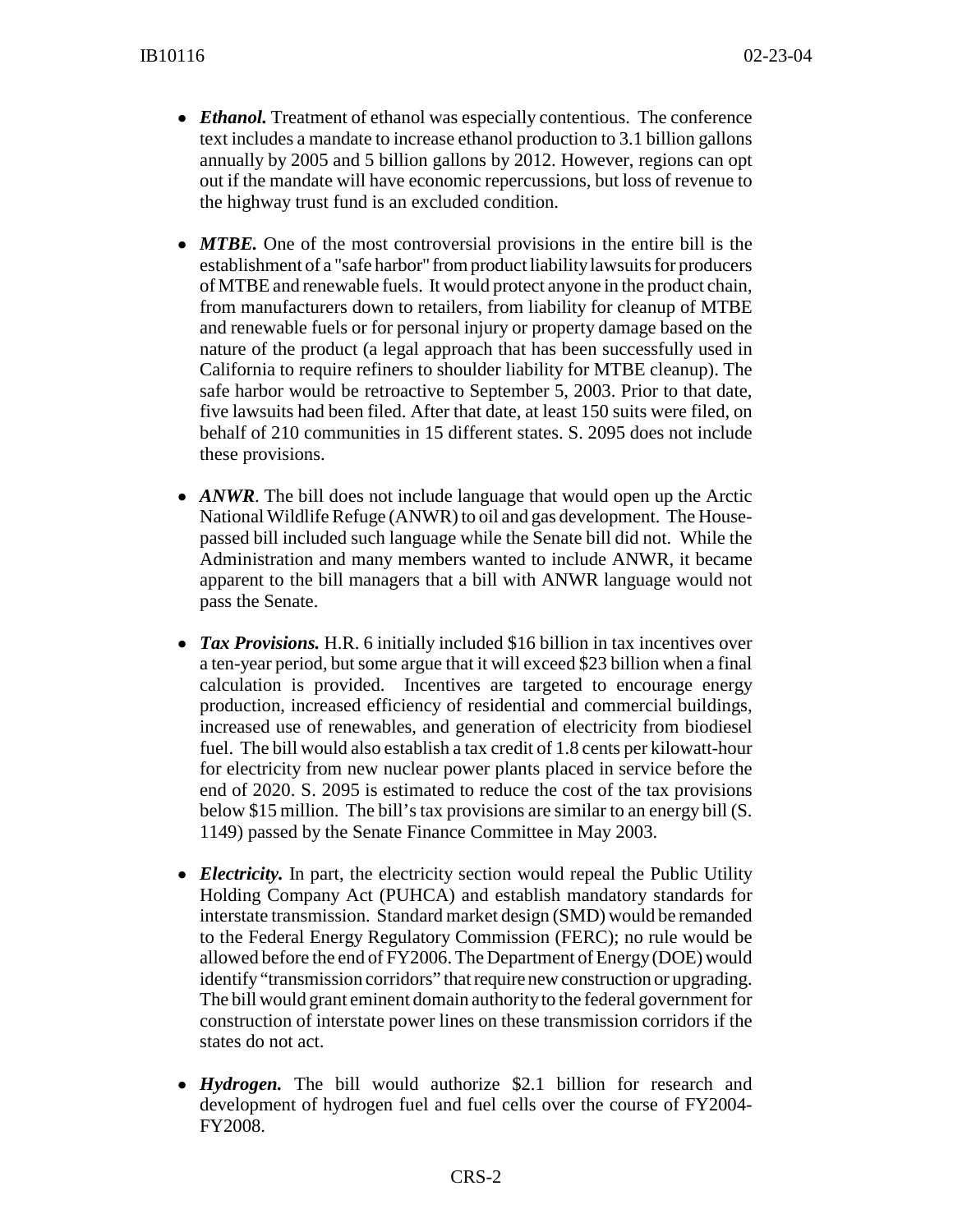- ! *Natural Gas Pipelines.* The bill would provide \$18 billion in loan guarantees for construction of a natural gas pipeline from Alaska to Alberta, where it will connect to the existing Midwestern pipeline system. S. 2095 also restores language setting a price floor.
- *CAFE*. The bill does not specify Corporate Average Fuel Economy (CAFE) levels, but would authorize \$2 million annually during FY2004-FY2008 to the National Highway Traffic Safety Administration (NHTSA) to conduct rulemaking as provided in current law.
- ! *Renewable Portfolio Standard (RPS).* The bill does not include an RPS. The Senate-passed bill included a 10% RPS target for power production. The Administration opposed it, citing concern about impact on power costs; however, a DOE report found that the impact would be negligible, largely offset by lower costs for natural-gas-fired electricity. A recent "dear colleague" letter of support for RPS was signed by 53 Senators.
- ! *Renewable Energy Production Tax Credit.* The bill would extend the existing credit, which would otherwise expire on December 31, 2003, for three more years. It has been lauded as critical to cost-competitiveness for power production from certain renewable energy resources.
- *Energy Efficiency Standards*. The energy efficiency section legislates new efficiency standards for several consumer and commercial products and appliances. For certain other products and appliances, DOE would be empowered to set new standards.

The Congressional Budget Office (CBO) issued a preliminary estimate November 18, 2003, that the conference report would increase direct spending by \$5.4 billion and decrease revenues by \$25.7 billion through 2013. The estimate is available at [http://energy.senate.gov/legislation/energybill2003/cbo\_report.pdf]. Scoring on S. 2095 is not available as of yet.

Since the Arab oil embargo in 1973-74, policymakers periodically have focused on energy policy. Most of the periods when energy policy has been the object of major legislative initiatives have been when uncertainty about the security of future energy supply has triggered a sharp increase in the price of energy. The current focus on energy policy was triggered by a rise in oil prices that began in the late spring of 1999. High natural gas and crude oil prices may continue to keep interest high in passing energy legislation during the second session of the 108<sup>th</sup> Congress.

(For an expanded background discussion about energy policy, see CRS Report RL31720, *Energy Policy: Historical Overview, Conceptual Framework, and Continuing Issues*. For a review of short-term energy policy options to address a supply disruption and high energy prices, see CRS Report RL31676, *Middle East Oil Disruption: Potential Severity and Policy Options*.)

Several energy bills were reported from House committees on April 2, 2003. The House Energy and Commerce Committee reported energy legislation (H.R. 1644) by a vote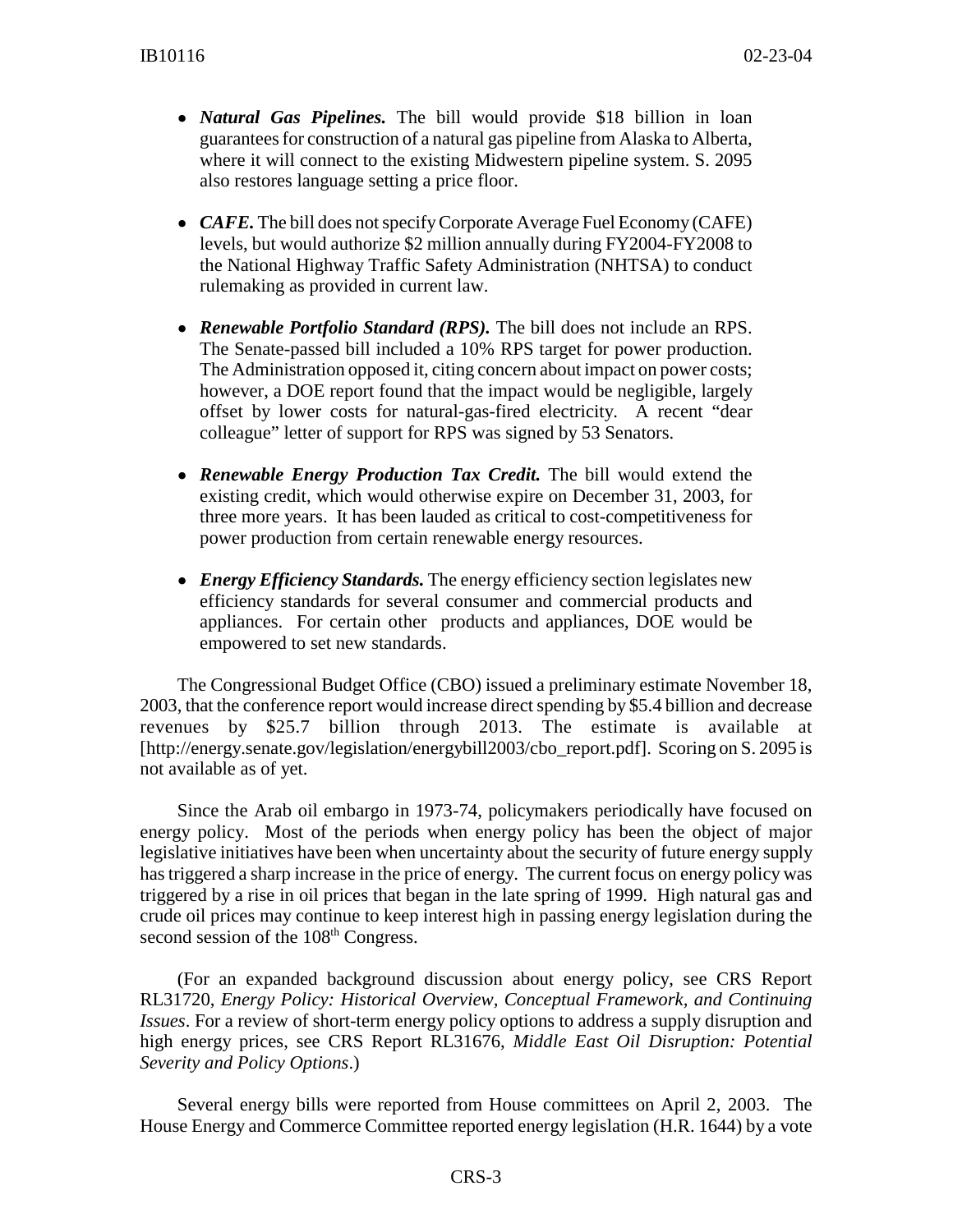of 36-17. The House Science Committee marked up legislation (H.R. 238) that would provide \$30 billion for DOE research and development (R&D) programs during fiscal years 2004-2007. The House Committee on Resources reported a bill, H.R. 39 (32-14), that would authorize exploration, development and production of oil in ANWR. On April 3, 2003, the House Ways and Means Committee passed (24-12) H.R. 1531, the Energy Policy Tax Act of 2003. The House bills were merged into H.R. 6, introduced on April 7, 2003, and the House passed H.R. 6, as amended, on April 11, 2003.

The House bill included several provisions that were part of comprehensive, but not enacted, energy legislation (H.R. 4) debated during the  $107<sup>th</sup>$  Congress. These provisions touched upon energy efficiency and conservation, and clean coal technology. A separate bill in the  $107<sup>th</sup>$  Congress would have reauthorized the Price-Anderson Act nuclear liability system; language to do so has been incorporated into H.R. 6. The bill passed by the House would have provided roughly \$15.5 billion in net energy tax incentives. The House bill also addressed a number of controversial issues left unresolved by the  $107<sup>th</sup>$  Congress. It included an electricity title that would, in part, repeal the Public Utility Holding Company Act, would prospectively repeal the mandatory purchase requirement under the Public Utility Regulatory Policies Act, and would create an electric reliability organization. H.R. 6 would also have established a renewable fuels standard of 2.7 billion gallons by 2005 and 5 billion gallons by 2015.

The House version of H.R. 6 went to conference in September with the Senate version, passed on July 31 (84-14). The Senate debate had begun in May, and the Senate was working to pass a bill prior to the August recess. However, when the debate on S. 14 became mired and passage appeared unlikely, Senate Minority Leader Daschle suggested that the body pass the comprehensive energy legislation that the Senate had sent to conference in the  $107<sup>th</sup>$  Congress. After several hours of discussion off the floor, both parties agreed to this proposal, and the text of the Senate version of last year's H.R. 4 was inserted into H.R. 6. (A summary of the debate on the unpassed S. 14 appears at the end of this issue brief.)

 There were identical or similar provisions in both S. 14 and the substitute measure that the Senate passed as H.R. 6, but there were also significant differences. Both the House and Senate energy bills would have provided for an extension of the Price-Anderson nuclear liability program, and the bills either encouraged or required the National Highway Traffic Safety Administration (NHTSA) to initiate a rulemaking to establish new corporate average fuel economy (CAFE) standards. Both versions of H.R. 6 authorized construction of an Alaskan natural gas pipeline. However, the Senate bill required electric utilities to provide a minimum percentage of power from renewable sources; the House bill has no such provision. The Senate bill authorized R&D on global climate change; the House bill had no climate change provisions, nor did the draft conference language that was initially released. For a more complete description of the treatment of these and other issues in the two different bills, see CRS Report RL32078, *Omnibus Energy Legislation: Comparison of Major Provisions in House- and Senate-Passed Versions of H.R. 6, Plus S. 14*.

 Conferees on the House and Senate energy bills (H.R. 6) met on September 4, 2003. Senator Domenici indicated that he and Representative Tauzin would draft the bill and release sections for comment as they are developed. Senator Domenici expressed his belief that it was the periodic meeting of the conferees to discuss individual provisions that scuttled passage of an energy bill in the last Congress — and that the process he outlined would make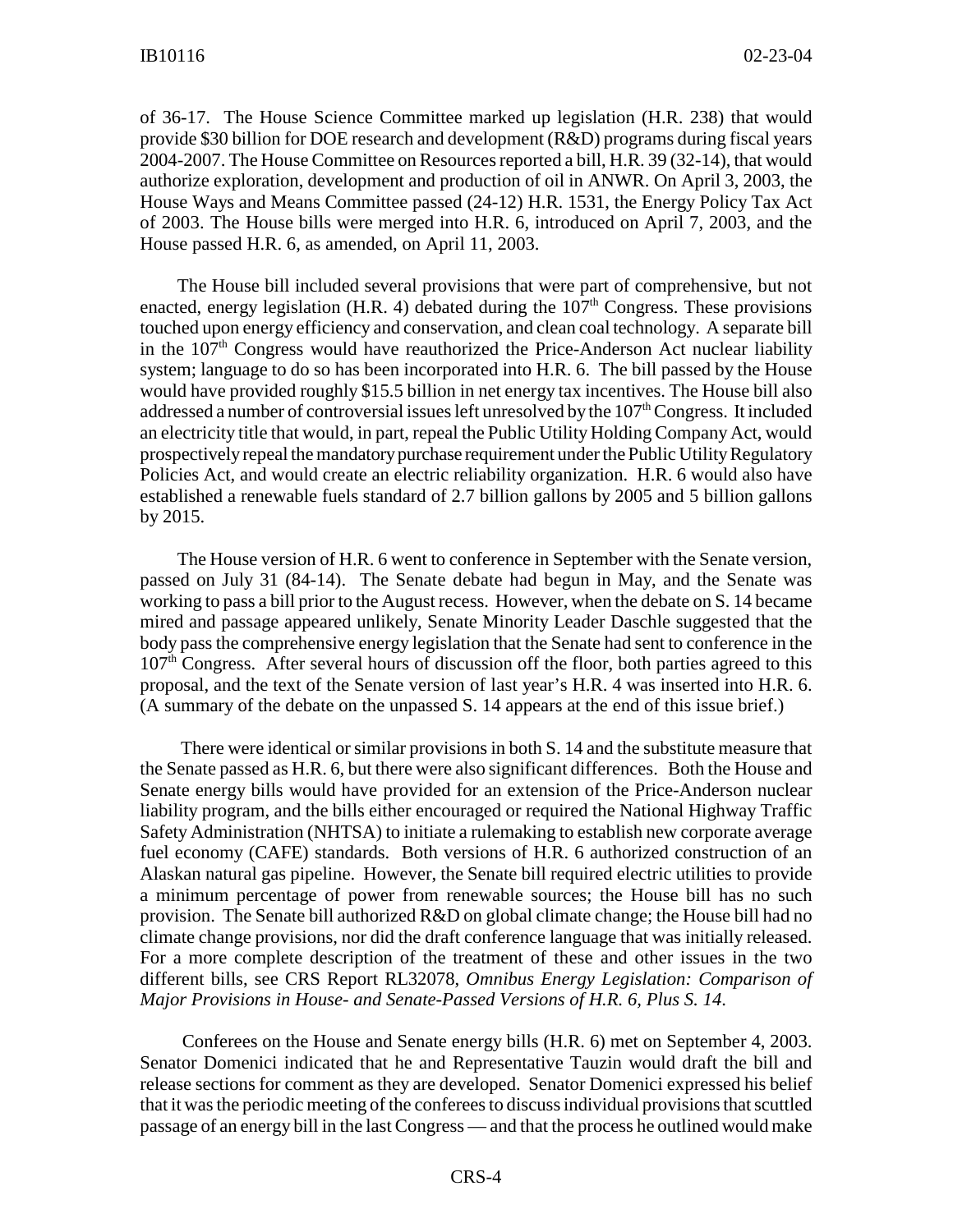expeditious passage of a bill more likely. His expressed objective was to complete the conference by October 1, 2003. In a letter to Senator Domenici on September 11, Senator Bingaman took vigorous exception to the process, arguing that excluding Democrats from the drafting process is not an effective way to build consensus.

On September 9, 2003, the Administration sent its own comments, urging inclusion of drilling in the Arctic National Wildlife Refuge (ANWR) and stating that it would like to see the conferees retain language that would provide for streamlined oil and gas permitting on public lands. Secretary of Energy Abraham indicated that the Administration would support a loan guarantee, rather than tax credits, to encourage construction of a natural gas pipeline from Alaska. The Administration indicated that it would support a renewable fuel standard calling for a tripling in ethanol use. However, the Administration believed that both the House and Senate bills would set unrealistic targets for development of hydrogen-powered vehicles. The Secretary of Energy was explicit in calling for the conferees to reduce "excessive" spending on energy projects and research and development.

Domenici and Tauzin released draft sections as they were developed, and revisions of these sections — including some provisions suggested by Democrats — were released on September 29, 2003. On October 1, Domenici released a letter announcing that conference action on H.R. 6 would be delayed until the third week in October. This was attributed to the need for time to work on tax provisions. The Senator said that agreement was near on controversial sections; some believed consensus was proving more elusive.

In the intervening weeks, agreement between the House and Senate managers had been reported on a number of issues, but resolution of differences over the tax treatment of ethanol proved almost insurmountable until the White House proposed a compromise. Agreement was announced on November 5, 2003, to repeal the current 5.2 cents per gallon exemption for ethanol, and institute a tax credit in its place. The bill reported from conference on November 17 did not include the exemption, but adds new tax credits. Incentives for the construction of an Alaskan natural gas pipeline was provided. Inclusion of language extending deadlines for certain metropolitan areas to meet clean air deadlines has been cited as potentially injurious to passage of a final bill.

On November 18, the House approved the conference report (246-180) on H.R. 6, the omnibus energy bill. On November 21, a cloture motion to limit debate in the Senate on H.R. 6 failed (57-40). Prior to the vote, Senate Majority Leader Frist indicated to the Senate that the legislation would not be remanded for further negotiation, nor would the majority bring individual sections of the bill to the floor for separate consideration. After the vote, he indicated that another vote on cloture would be scheduled in the days before Thanksgiving. However, on November 24, leadership staff indicated that negotiations to craft a compromise had been unsuccessful, and that the bill would receive no further attention during the First Session.

Prospects for passage of an energy bill during the second session remain unclear. There have been many different – and sometimes contradictory – reports of possible strategies to secure passage of an omnibus bill or some of its provisions. Some argue that breakup of the bill would not be viable because of the careful regional and political compromises that were reached to get a bill out of conference and through the House. The closest consensus appears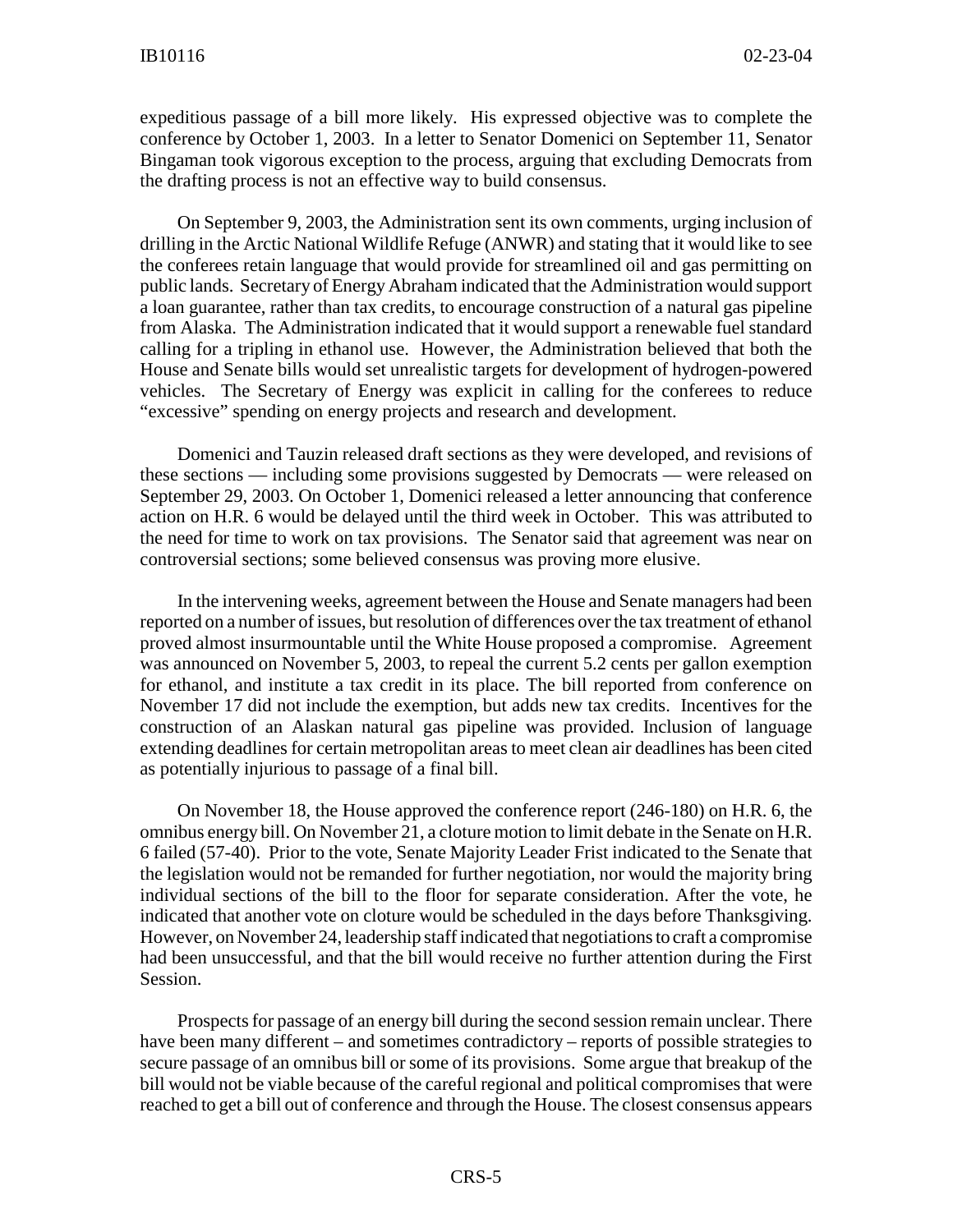to be that the cost of the bill may need to be reduced in light of projected deficits and spending targets.

For a summary of the conference bill's provisions, see CRS Report RL32204, *Omnibus Energy Legislation (H.R. 6): Overview of Conference Report Non-Tax Provisions* [http://www.congress.gov/erp/rl/html/RL32204.html].)

Some of the major energy issues that have been receiving attention during the debate in the 108<sup>th</sup> Congress are discussed briefly below.

**The Arctic National Wildlife Refuge (ANWR).** Domestic oil production continues to fall. Some argue that the nation should be seizing the opportunity to develop the oil and natural gas resources that remain untapped. The potential Alaskan resources are high on this list, and the debate over whether or not to open ANWR for leasing continues after more than a decade. While the House bill would have opened up ANWR, the Senate bill did not. In a letter to Senator Domenici on September 11, 2003, Secretary of Energy Abraham indicated that the Administration would strongly like to see ANWR included in the conference bill. However, once it became apparent that there were insufficient votes in the Senate to pass an energy bill with ANWR provisions, the managers decided to leave ANWR out of the final conference bill. (For additional information, see CRS Issue Brief IB10111, *The Arctic National Wildlife Refuge: Controversies for the 108th Congress*.)

**Other Non-Tax Energy Production Initiatives.** The Department of the Interior has estimated that roughly a quarter of oil resources and less than one-fifth of gas resources on Indian lands have been developed. H.R. 6, as passed by the House, included a controversial provision that would allow Indian tribes to enter into business agreements with energy developers without obtaining prior approval from the Department of the Interior, but only if DOI has already approved the tribe's regulations governing such energy agreements. The provision also absolved the United States from any liabilities for tribal losses stemming from such a business agreement, which tribes objected to. The Senate had a similar provision, as did S. 14, and the bill reported from conference includes many aspects of these bills' provisions. The bill retains the federal government's general Indian trust responsibility and a specific trust responsibility to protect tribal rights in cases of violations of tribal regulations or business agreements, but it absolves the federal government from liability for losses resulting specifically from the terms of a tribal energy business agreement.

 Some critics of the proposal also argued that tribal energy business agreements without DOI approval could enable tribes to initiate projects without going through the environmental review required by the National Environmental Policy Act (NEPA). The Senate defeated an amendment to strengthen an environmental review process for development of energy projects on Indian lands (52-47). The bill reported from conference retains House language requiring that the tribal energy regulations include an environmental review process. The Senate version of H.R. 6 would establish a broader program than the House version, including the establishment of an Office of Indian Energy Policy and Programs. Among other provisions, the Senate bill would require the Secretary of Energy to report on "barriers to the development of renewable energy" resources on tribal lands. The bill reported from conference retains many Senate provisions but not the report on barriers to renewable energy development. The largest national Indian organization, the National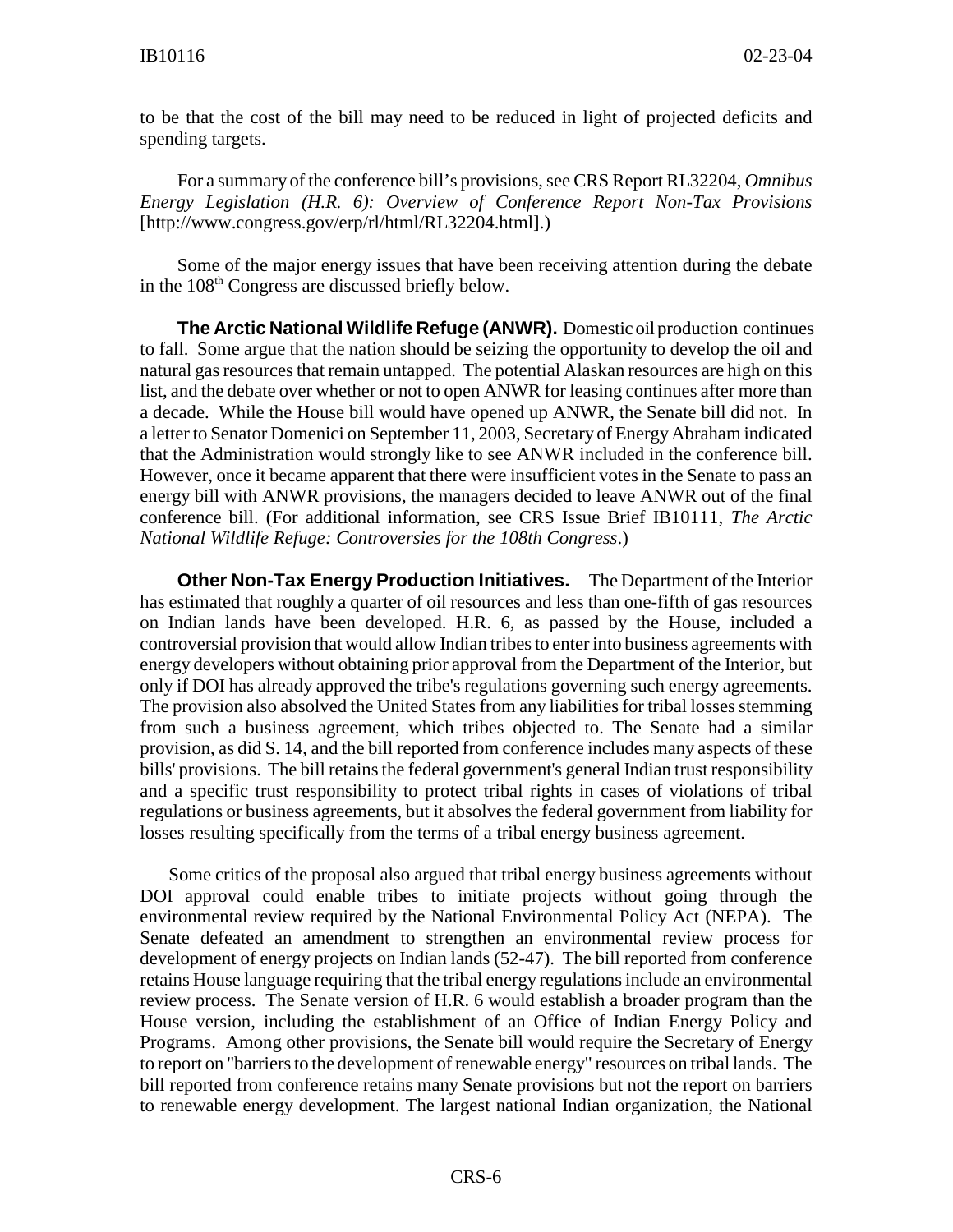Congress of American Indians (NCAI), opposes the bill because of the reduction in federal trust responsibility for tribal energy business agreements.

Alaska currently holds 30 trillion cubic feet of undeveloped proven natural gas reserves, about 18% of total U.S. reserves. Because these reserves are located on Alaska's North Slope, they have not been developed due to the very high cost of building and operating the transportation infrastructure to reach distant markets. There also was debate during the  $107<sup>th</sup>$ Congress over whether construction of a natural gas pipeline to carry gas to the lower 48 states would require loan guarantees and other incentives and over the most desirable route for the pipeline. The energy legislation, H.R. 6, passed by the House on April 11, 2003, would have authorized construction of a natural gas pipeline from the Alaskan North Slope to the lower 48 states, but would have allowed the Federal Energy Regulatory Commission (FERC) — which must issue a certificate of convenience and necessity for construction of the pipeline — to consider only the southern route through Alaska to which conferees on omnibus energy legislation had agreed in the last Congress (H.R. 4). The Senate bill authorized the same pipeline, but also included loan guarantees of up to \$10 billion for construction. The Administration raised potential problems with Canada over loan guarantees for pipeline construction. The conference bill would provide \$18 billion in loan guarantees for pipeline construction. Efforts to include a price floor were defeated. Some argue that the absence of a price floor makes the likelihood of pipeline construction remote.

**Energy Tax Policy.** Work remaining to be done on the tax section of the energy bill was cited as one of the reasons for delays in scheduling a final conference meeting. As sent to conference, the bill was estimated to include \$18 billion in tax incentives. Some argue that once the calculations are at hand, the incentives will exceed \$23 billion in the bill reported from conference. The Administration had urged that the total cost of the tax provisions in the final bill be held to \$8 billion, significantly lower than either the House or the Senate bills.

The 108<sup>th</sup> Congress has been considering three bills to provide tax incentives to increase the supply of, and reduce the demand for, fossil fuels and electricity: the House version of H.R. 6, introduced as H.R. 1531 and approved by the House by a vote of 247-175; the Senate version of H.R. 6, which is the same as the energy bill H.R. 4 approved by the Senate in 2002, and a Senate Finance Committee (SFC) amendment to H.R. 6 (S.Amdt. 1424), which is a slightly modified version of S. 1149, the Energy Tax Incentives Act of 2003 approved by the SFC on May 23, 2003.

The net cost of the three bills ranges between \$14.6-\$18.2 billion, although the mix of energy tax incentives differs. H.R. 6 as passed by the House provided about \$18.2 billion of energy tax incentives and includes just under \$0.1 billion (\$100 million) of non-energy tax increases, or offsets. The Senate version of H.R. 6 included about \$13.2 billion in energy tax incentives over ten years, plus an additional \$5.1 billion in energy tax cuts (or revenue losses) due to mandates that would have further reduced energy tax receipts.

Treatment of ethanol proved particularly controversial. A compromise was announced on November 5, 2003, after Vice President Cheney and the White House became involved in crafting a compromise. Departing from the compromise, the bill reported from conference did not repeal the current 5.2 cents per gallon exemption, and added new tax credits. (For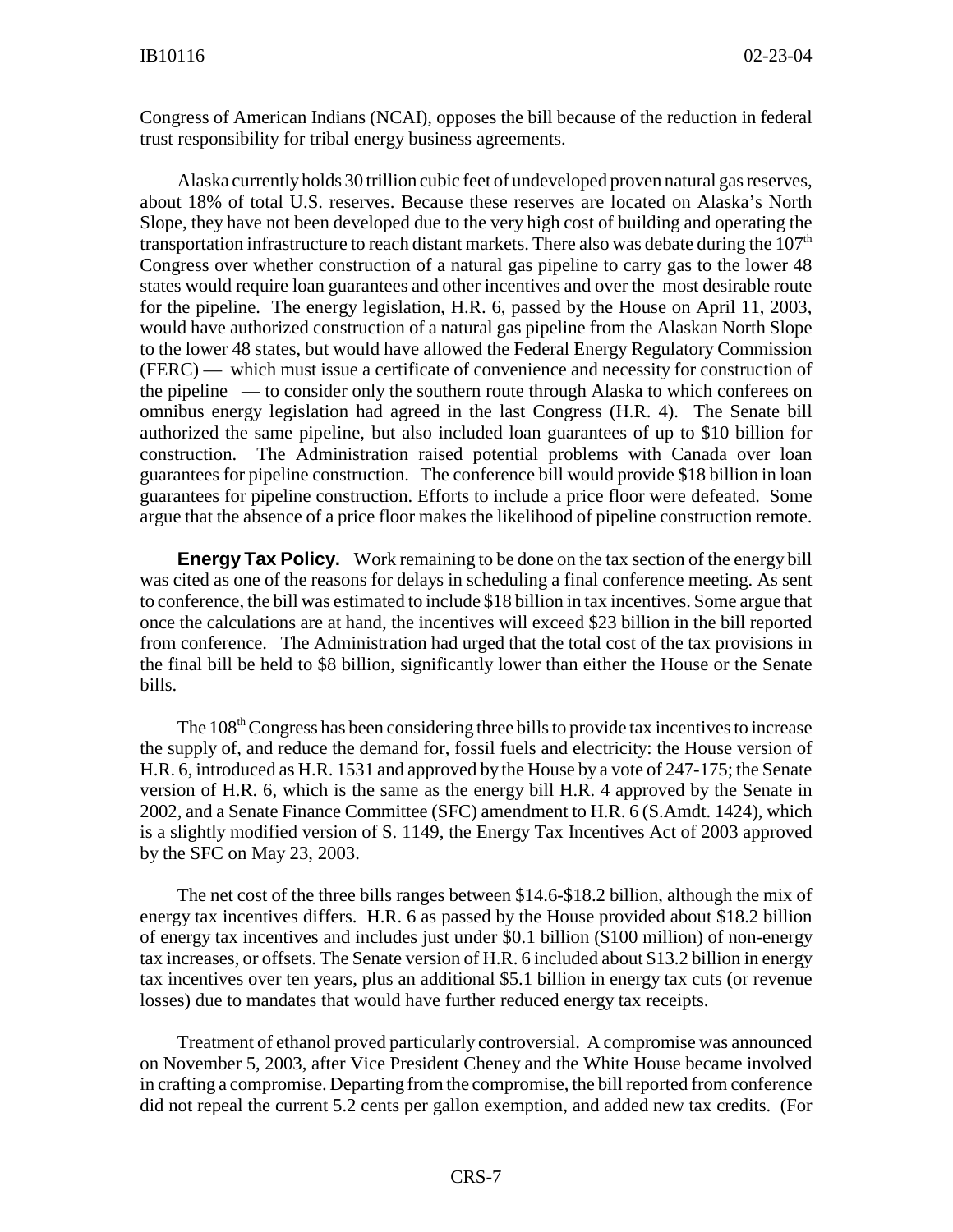#### more information, see CRS Report RL32042, *Energy Tax Incentives in H.R. 6: The Conference Agreement as Compared with the House Bill and Senate Amendment.*)

The new version of the energy bill, S. 2095, includes tax provisions that are nearly identical to the provisions of S. 1149, the bill reported from the Senate Finance Committee but not included in H.R. 6. As approved by the Committee in May 2003, S. 1149 — before the amendments that in whole became the Senate's tax position on H.R. 6 — would provide a series of energy tax breaks amounting to about \$19.6 billion in net terms. These energy tax reductions would be partially offset through about \$4.8 billion in tax increases — additional curbs on corporate tax shelters, limits on corporate and individual expatriates, and an extension of Internal Revenue Service user fees. Thus the net, 10-year tax cut under S. 1149 would be just over \$14.8 billion. Additional revenue losses would result from the renewable fuels standard. $<sup>1</sup>$ </sup>

There are three differences between S. 2095 and S. 1149: 1) S. 2095 drops one section of S. 1149 (Section 206) dealing with the alcohol fuels tax credit for ETBE under IRC§40. Essentially, the provision, which had relatively small projected revenue losses, would have clarified existing IRS regulations and added flexibility in the claiming of the credit; 2) S. 2095 also includes one provision that was not in S. 1149 but which was in H.R. 6 as approved by the House on November 18, 2003, and considered by the Senate. This provision, which is in §1364 of S. 2095, would allow expenses in connection with the construction of natural gas processing plants to qualify for the 15% enhanced oil recovery tax credit under IRC§43. However, S. 2095 differs from the conference agreement on H.R. 6 in one important respect: The conference agreement specified that the processing plants had to be capable of processing 1 tcf (trillion cubic feet) of gas per day. This was scored at \$306 million over 10 years. S. 2095 raises the daily processing requirement to 2 tcf per day, which should reduce the projected revenue loss; 3) To further control revenue losses, the effective date for most of the energy tax provisions was moved forward to October 1, 2004, compared with H.R. 6, whose provisions would have become effective generally on the date of the bill's enactment.

**Electricity Restructuring.** Electricity was one of the most controversial issues yet to be resolved by negotiators on the energy bill. Historically, electric utilities have been regarded as natural monopolies requiring regulation at the state and federal levels. The Energy Policy Act of 1992 (EPACT, P.L. 102-486) removed a number of regulatory barriers to electricity generation in an effort to increase supply and introduce competition, but further legislation has been introduced and debated to resolve remaining issues affecting transmission, reliability, and other restructuring concerns. In part, the electricity section in the bill reported from conference would repeal the Public Utility Holding Company Act (PUHCA) and establish mandatory reliability standards. Standard market design (SMD) would be remanded to the Federal Energy Regulatory Commission (FERC); no rule would be allowed before the end of FY2006. The Department of Energy (DOE) would identify "transmission corridors" that require new construction or upgrading. The bill would grant eminent domain authority to the federal government for construction of interstate power lines if the states do not act.

<sup>&</sup>lt;sup>1</sup> These figures are from the Joint Tax Committee's scoring of S. 1149 reported in 2003. No scoring of S. 2095 has been published as of this writing.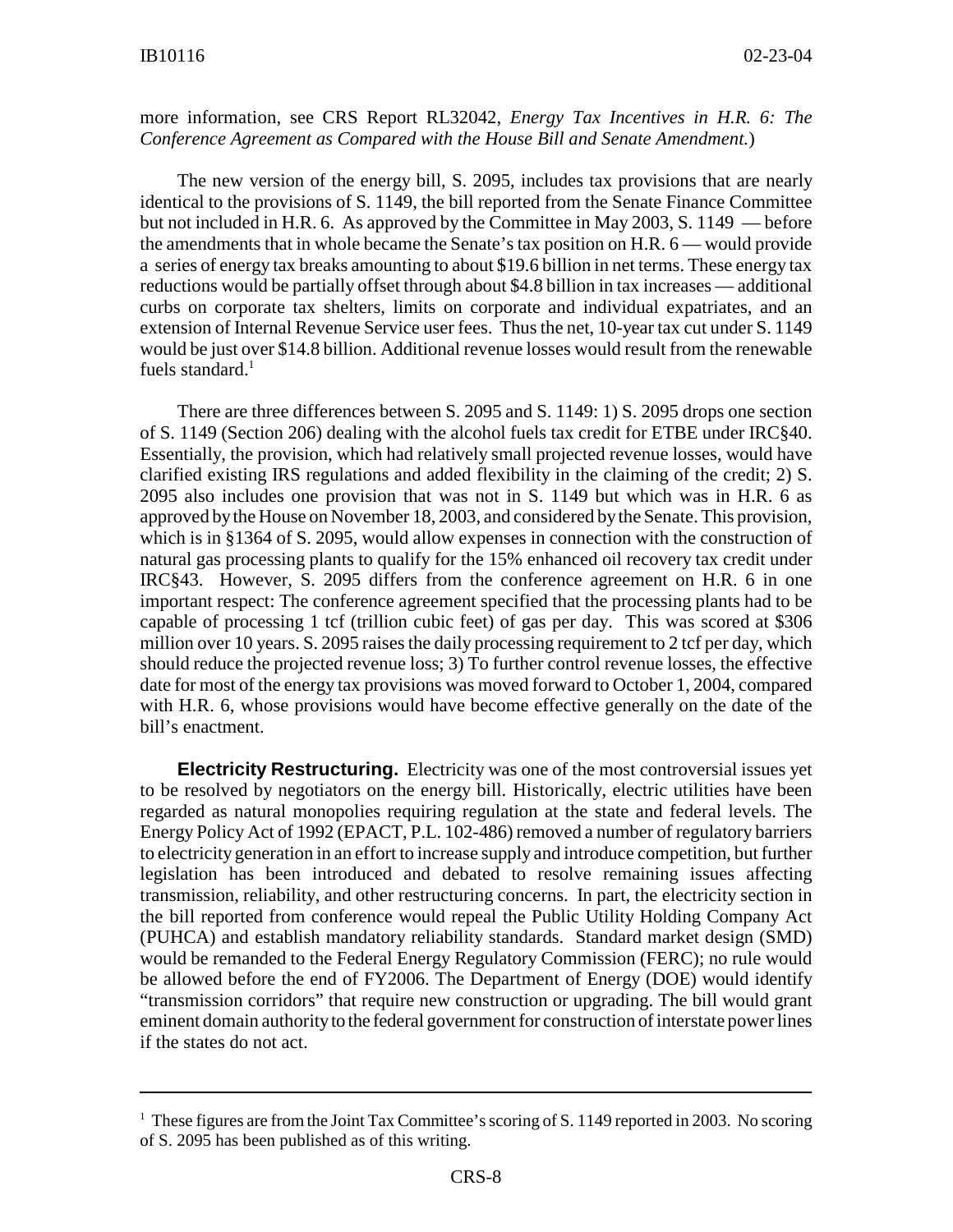Title VI of H.R. 6, the House-passed version of omnibus energy legislation, provided for incentive-based transmission rates, allowed transmission owners in certain instances to exercise the right of eminent domain to site new transmission lines, allowed transmission owners that do not belong to a regional transmission organization to preferentially serve native load customers, created an electric reliability organization, and would have given new, but limited authority to the Federal Energy Regulatory Commission (FERC) over municipal and cooperative transmission systems. The House bill also repealed the Public Utility Holding Company Act (PUHCA) and gave FERC and state public utility commissions access to books and records, prospectively repealed the mandatory purchase requirement of the Public Utility Regulatory Policies Act of 1978 (PURPA), and required utilities to provide real-time rates and time-of-use metering. The House bill would also have established market transparency rules, explicitly prohibit round-trip trading, and significantly increase criminal penalties under the Federal Power Act.

 In general, the Senate-passed version of the energy bill repealed PUHCA and gave FERC and the state utility commissions access to utility books and records. It also repealed the PURPA mandatory purchase requirement where FERC finds that a competitive electric market exists. In addition, the Senate-passed H.R. 6 gave FERC more review authority over certain electric utility mergers and increase the value of asset transfers that would trigger FERC review. It required FERC to apply cost-of-service rates when market-based rates are unjust, unreasonable, unduly discriminatory, or preferential; required an electric reliability organization to develop and enforce mandatory reliability standards; provided access to the transmission system for certain intermittent generators; created an Office of Consumer Advocacy within the Department of Justice; and gave states the authority to prescribe and enforce laws regarding the application of the Consumer Protection Subtitle.

 On July 23, 2003, Senator Domenici announced that "bipartisan" agreement had been reached on a comprehensive electricity amendment that he would offer as an amendment to S. 14. This amendment was on the Senate floor when agreement was reached to send last year's energy bill to conference with H.R. 6. Its electricity section would have given FERC additional review authority over certain electric utility mergers; required FERC to apply costof-service rates when market-based rates are unjust, unreasonable, unduly discriminatory or preferential; required an electric reliability organization to develop and enforce mandatory reliability standards; provided access to the transmission system for certain intermittent generators; and given states the authority to prescribe and enforce laws regarding the application of the Consumer Protection Subtitle.

After the blackout on August 14, 2003, President Bush called upon Congress to enact an energy bill that includes electric reliability provisions. At the initial meeting of the conferees, Representative Dingell argued that the conference bill should include reliability provisions while other, more controversial provisions should be treated in separate legislation. (For additional information, see CRS Issue Brief IB10006, *Electricity: The Road to Restructuring*, or see the CRS Electronic Briefing Book: Electric Utility Restructuring, at [http://www.congress.gov/brbk/html/ebele1.shtml].)

**Nuclear Energy.** Reauthorization of the Price-Anderson Act nuclear liability system has been one of the top nuclear items on the energy agenda. Under Price-Anderson, commercial reactor accident damages are paid through a combination of private-sector insurance and a nuclear industry self-insurance system. Liability is capped at the maximum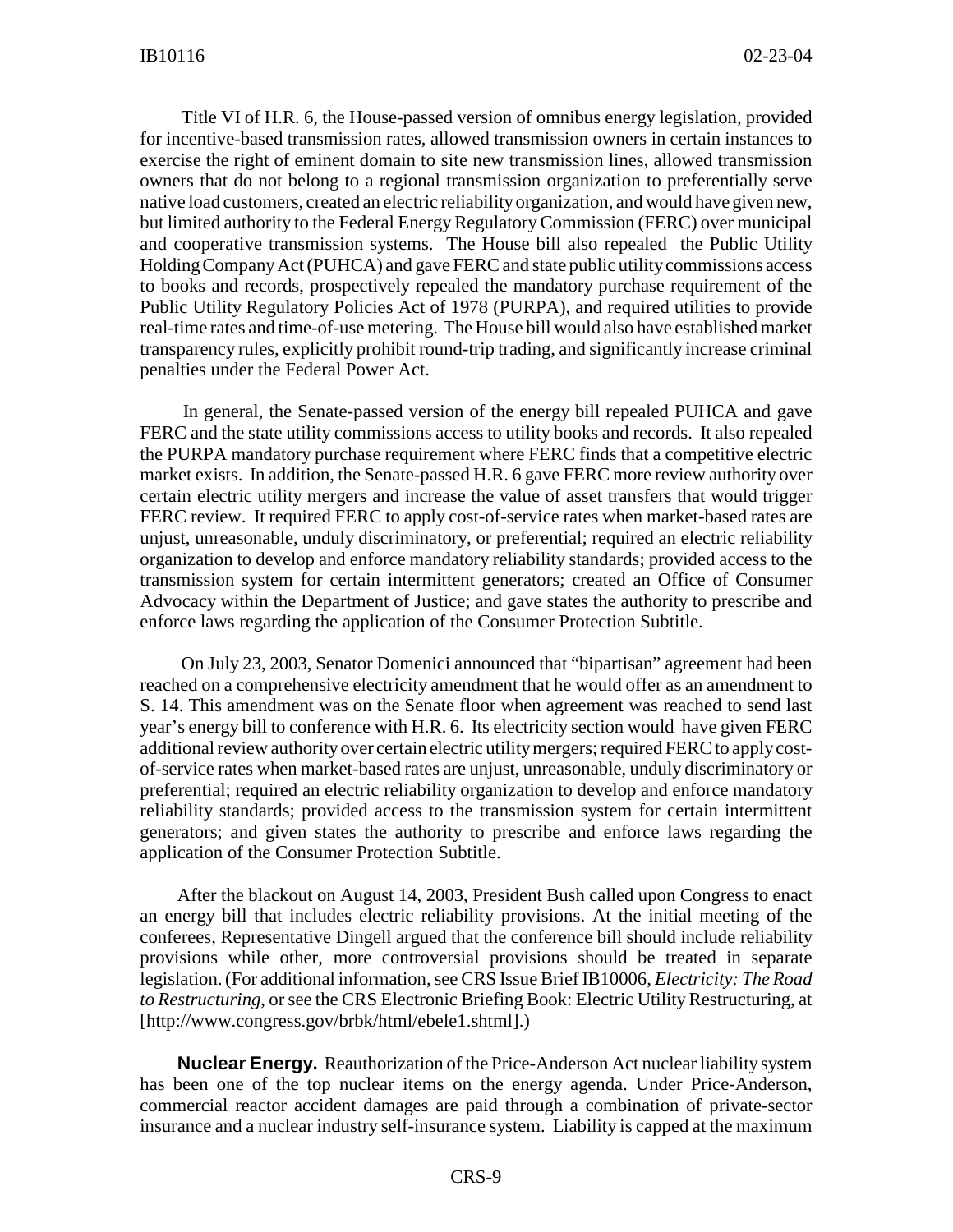coverage available under the system, currently about \$10.9 billion. Price-Anderson also authorizes the Department of Energy (DOE) to indemnify its nuclear contractors. The House version of H.R. 6 would reauthorize the Price-Anderson Act through August 1, 2017. The Senate version of H.R. 6 would extend it until 2012 for new reactors and indefinitely for DOE contractors. The conference committee on H.R. 6 would provide a twenty-year extension to the end of 2023. The nuclear industry contends that the system has worked well and should be continued, but opponents charge that Price-Anderson's liability limits provide an unwarranted subsidy to nuclear power. The conference report would also require the Nuclear Regulatory Commission (NRC) to issue new regulations on nuclear power plant security and to conduct force-on-force security exercises.

The energy bill first debated by the Senate, S. 14, would have authorized federal loan guarantees and power purchase agreements to aid construction of six or seven reactors that would add up to 8,400 megawatts to the current nuclear generation capacity of 98,000 megawatts. On June 10, 2003, an amendment to strike the federal nuclear assistance from the bill narrowly failed (48-50). The version of H.R. 6 ultimately passed by the Senate makes no provision for construction of commercial nuclear power plants. However, the conference agreement provides a tax credit of 1.8 cents per kilowatt-hour for electrical generation from up to 6,000 megawatts of new nuclear power capacity that is placed in service by 2020.

Another provision that was included in S. 14, but is not part of the Senate-passed version of H.R. 6, is an authorization of \$1.1 billion for the design and construction of a nuclear-hydrogen cogeneration project at the Idaho National Engineering and Environmental Laboratory. The purpose would be to explore production of hydrogen fuel from nuclear energy. Currently, natural gas is the main source for hydrogen fuel. There is no provision for this in the House version of H.R. 6. The conference language would provide \$635 million for the project during FY2004-2008, and "such sums as necessary" after 2008, plus \$500 million for construction.

**Fuel Economy.** Energy problems can be addressed on both the supply and demand side; at issue since the Arab oil embargo in the mid-1970s is what balance should be struck between policies affecting supply and demand. One of the first initiatives designed to have a significant effect on demand was passage of corporate average fuel economy standards (CAFE) in the Energy Policy and Conservation Act of 1975 (EPCA, P.L. 94-163). In the years since, there have been periodic calls for stiffening or broadening the CAFE standards — especially as consumer demand has turned more to light-duty trucks and sport utility vehicles (SUVs).

The 107<sup>th</sup> Congress lifted a prohibition on expenditure of appropriated funds by the National Highway Traffic Safety Administration (NHTSA) to undertake CAFE rulemakings. Subsequently, on April 1, 2003, NHTSA issued a final rule to boost the CAFE of light-duty trucks by 1.5 mpg by 2007. The rule sets the interim standards at 21.0 mpg for model year (MY)2005, 21.6 mpg for MY2006, and 22.2 for MY2007, and is the first increase in CAFE since MY1996.

 The bill reported from conference would require a CAFE study, would prescribe several considerations that must be weighed in determining maximum feasible fuel economy, would authorize \$2 million annually during FY2004-FY2008 for NHTSA rulemakings and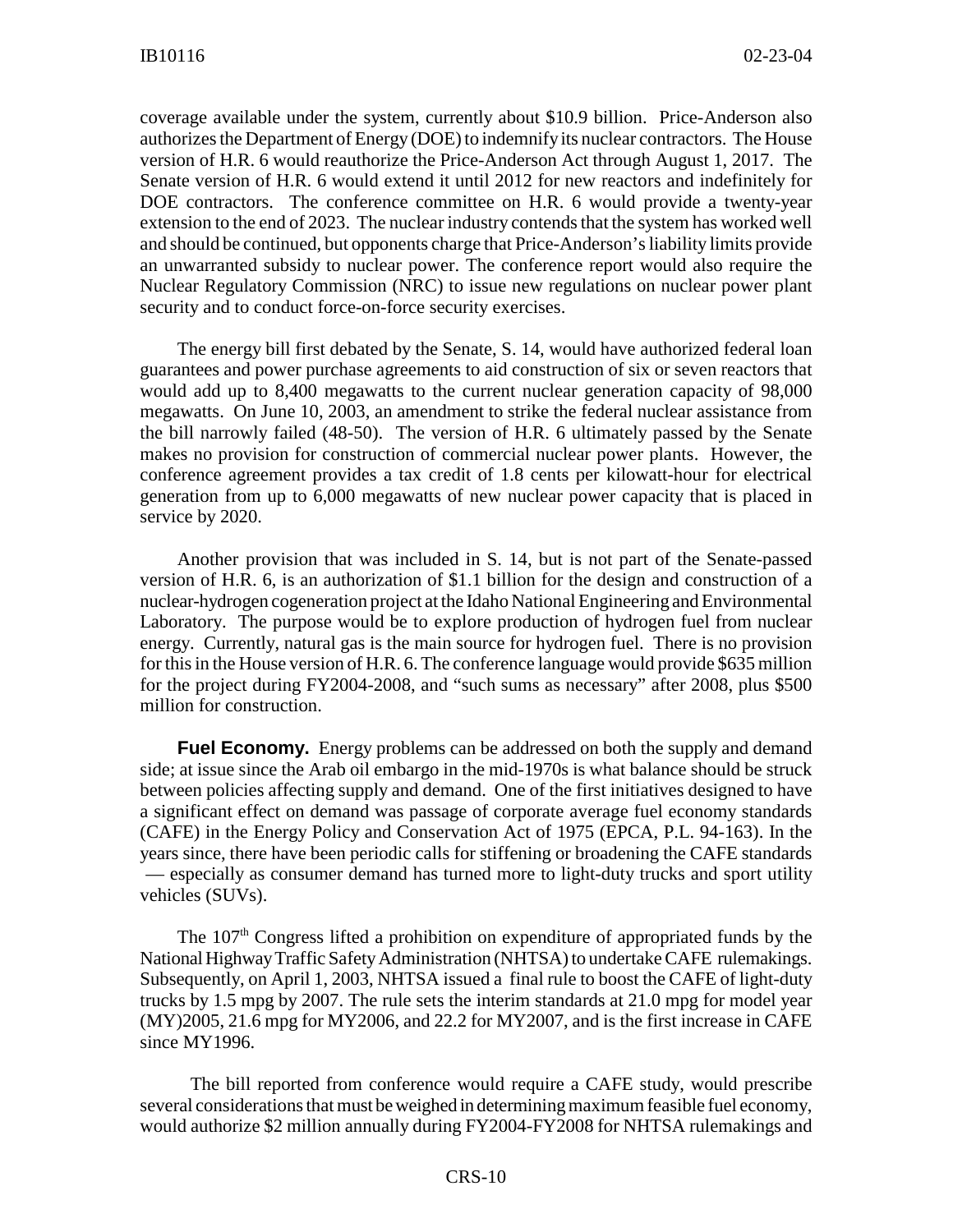CAFE analysis, and would extend the fuel economy credit for the manufacture of alternativefueled vehicles.

 H.R. 6, the omnibus energy bill passed in the House on April 11, 2003, also authorized appropriations to NHTSA to conduct rulemakings, and would have required a study on the feasibility and effects of reducing fuel use by automobiles. During markup in the House Committee on Energy and Commerce, an amendment by Representative Markey to require reductions of 5% in automotive fuel usage by 2010 and an additional 5% by 2015 was defeated (14-38). An amendment offered on the floor of the House to include only the 5% savings by 2010 was defeated (162-268) as well.

The Senate version of H.R. 6 also authorized NHTSA to determine by rule appropriate standards, as provided in current law. However, the Senate version of H.R. 6 retained an amendment that was approved on the Senate floor in 2002. The Senate language originally passed before the latest NHTSA rulemaking — would have required NHTSA to issue new CAFE standards, except for "pickup trucks." This provision would have rolled back the standard for pickup trucks to 20.7 miles per gallon, the level in effect when the Senate first approved this language in 2002. The CAFE freeze on pickup trucks, which were undefined, could have shifted at least some of the burden for achieving fuel savings to the passenger automobile portion of the fleet. This language was not retained in the conference bill.

Some hailed as an alternative to tightening CAFE an amendment to S. 14 proposed by Senator Landrieu that was agreed to (99-1) by the Senate on June 9. The provision would have required the Administration to develop a plan to reduce U.S. oil consumption by 1 million barrels by 2013 from projected consumption levels. The amendment did not create any new authorities. Rather, it would have given the Administration the latitude to use currently existing authorities, including CAFE. Opponents of an increase in CAFE especially embraced the amendment because it required a significant reduction in petroleum consumption without necessarily using CAFE as one of the levers. Some have expressed disappointment that the Landrieu amendment is not in the bill reported from conference.

Currently, light truck fuel economy standards do not apply to vehicles above 8,500 pounds gross vehicle weight (GVW). In December 2003, NHTSA also invited comment on the current CAFE infrastructure and the possible extension of CAFE requirements to heavier vehicles. Senator Feinstein introduced legislation (S. 255) during the First Session that, among other provisions, would expand the applicability of fuel economy standards to vehicles up to 10,000 pounds GVW. During consideration of the energy bill in committee, the Senate Energy and Natural Resources Committee, an amendment to require light trucks and sport utility vehicles (SUVs) to achieve a CAFE of 27.5 mpg by MY2011 was defeated (15-7). (For additional information, see CRS Issue Brief IB90122, *Automobile and Light Truck Fuel Economy: The Cafe Standards*.)

**The President's Hydrogen Fuel Initiative.** The bill reported from conference would authorize \$2.1 billion for FY2004-2008 for the hydrogen initiative and establish a goal of producing hydrogen vehicles by 2020.

 In his State of the Union Address on January 28, 2003, President Bush announced a new \$720 million research and development (R&D) initiative for hydrogen as a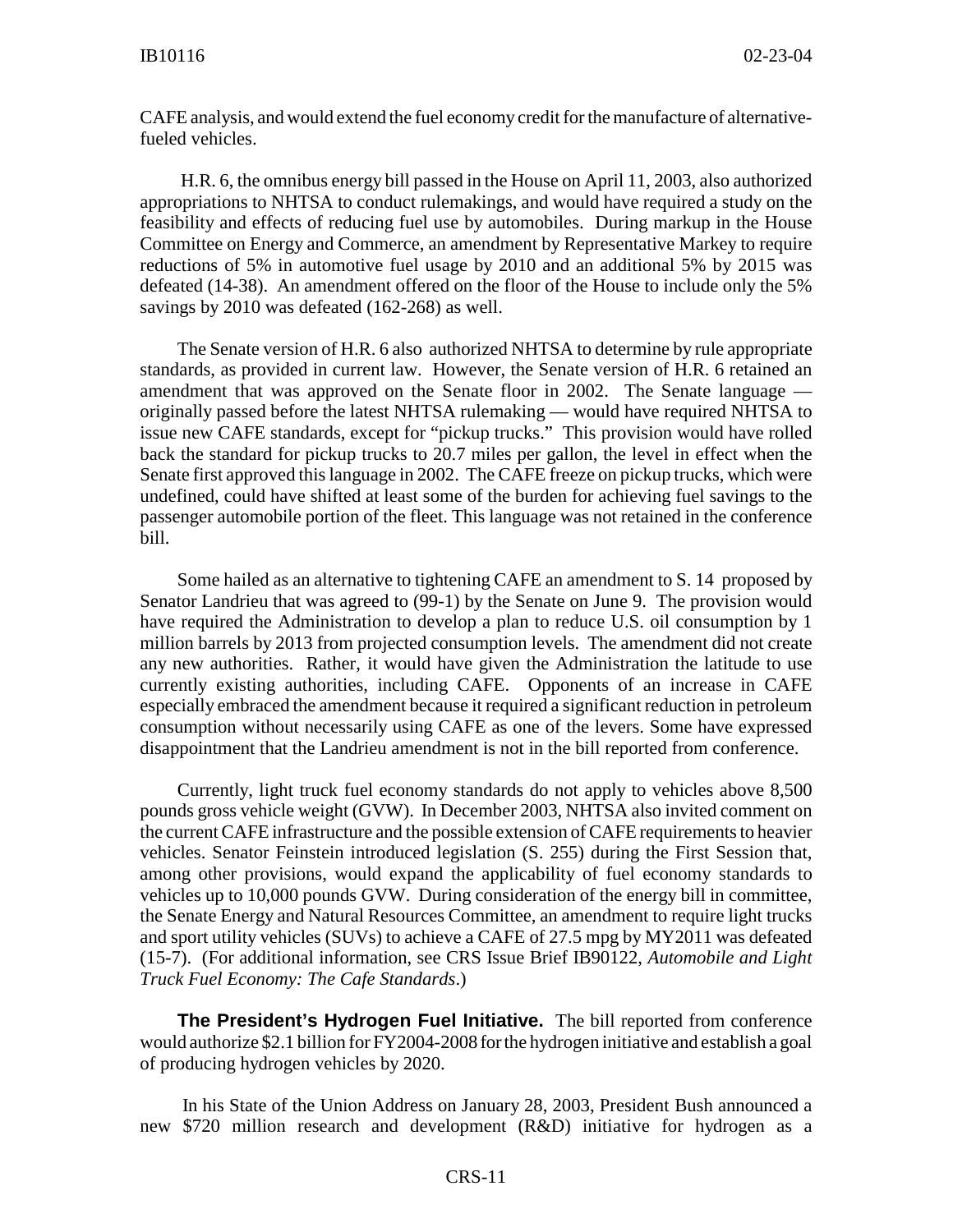transportation fuel. A goal of the Hydrogen Fuel Initiative, and previously established FreedomCAR initiative, is to produce hydrogen-fueled engine systems by 2010 that achieve double to triple the efficiency of today's conventional engines at a cost competitive with conventional engines. The Administration's FY2004 budget request would increase overall funding for research into hydrogen fuel, fuel cells, and vehicle technologies by about 30%. Some of this increase would be offset by funding reductions in other programs, but the majority will be new funding. H.R. 6 as passed by the House included language that would authorize the President's requested level of funding for the program in FY2004; the President's request was for an additional \$720 million over a period of five years from levels authorized for FY2003. An amendment in the House Science Committee to boost the funding level even more was defeated. However, the House Appropriations Committee elected to reduce hydrogen funding in the Energy and Water Appropriations bill (H.R. 2754) to \$20 million below the President's request. The Senate Appropriations Committee agreed to fully fund the President's hydrogen request for FY2004.

The Senate version of H.R. 6 required the production of 100,000 hydrogen-fueled cars by 2010 and 2.5 million vehicles by 2020 and annually thereafter. However, the Senate version did not authorize the President's requested funding increase for hydrogen. In a communication to Senator Domenici, the Administration expressed that the conferees should relax the timetables for hydrogen vehicles and fuel in the bill reported from conference, that the targets in the current bills were "unrealistic." These goals were dropped.

Critics of the Administration suggest that the hydrogen program is intended to forestall any attempts to significantly raise vehicle CAFE standards, and that it relieves the automotive industry of assuming more initiative in pursuing technological innovations. On the other hand, some will argue that it is appropriate for government to become involved in the development of technologies that are too costly to draw private sector investment. At issue for these policymakers will be whether or not the federal initiative and level of funding is aggressive enough. (For additional information, see CRS Report RS21442, *Hydrogen and Fuel Cell R&D: FreedomCAR and the President's Hydrogen Fuel Initiative*.)

**Renewable Energy and Fuels.** The conference version of the bill would amend the Clean Air Act to eliminate the requirement that reformulated gasoline (RFG) contain 2% oxygen to reduce automotive emissions, a requirement which prompted the widespread use of MTBE (methyl tertiary butyl ether) and, to a lesser degree, ethanol. Instead, the bill would establish a new requirement that an increasing amount of gasoline contain renewable fuels such as ethanol. The bill would require that 3.1 billion gallons of renewable fuel be used in 2005, increasing to 5.0 billion gallons by 2012 (as compared to 2.1 billion gallons used in 2002). However, concerns have been raised that this requirement could significantly raise the pump price for gasoline in some areas.

Because of concerns over drinking water contamination by MTBE (a major competitor with ethanol), the bill would ban the use of MTBE in motor vehicle fuel, except in states that specifically authorize its use, not later than December 31, 2014. The ban has two possible exceptions. First, EPA may allow MTBE in motor fuel up to 0.5 percent by volume, in cases that the Administrator determines to be appropriate; and second, the President may make a determination, not later than June 30, 2014, that the restrictions on the use of MTBE shall not take place. The bill would also authorize \$2.0 billion to assist the conversion of merchant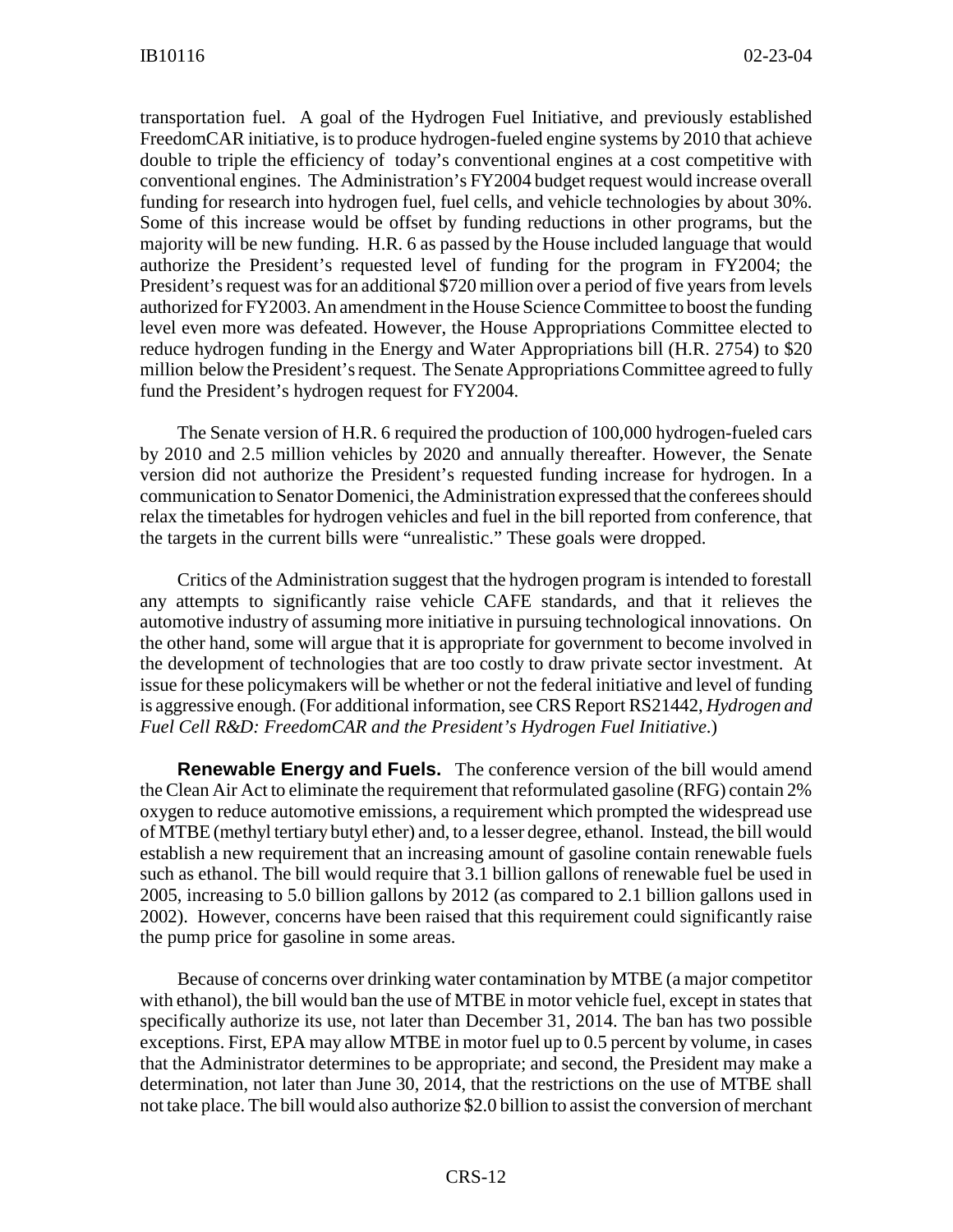MTBE production facilities to the production of other fuel additives. Further, the bill would preserve the reductions in emissions of toxic substances achieved by the RFG program.

One of the most controversial provisions in the entire bill is the establishment of a "safe harbor" from product liability lawsuits for producers of MTBE and renewable fuels. It would protect anyone in the product chain, from manufacturers down to retailers, from liability for cleanup of MTBE and renewable fuels or for personal injury or property damage based on the nature of the product (a legal approach that has been successfully used in California to require refiners to shoulder liability for MTBE cleanup). The safe harbor would be retroactive to September 5, 2003. Prior to that date, five lawsuits had been filed. After that date, at least 150 suits were filed, on behalf of 210 communities in 15 different states.

It was indicated early the week of September 29, 2003, that the final bill presented to the conference committee would not include a renewable portfolio standard (RPS). Nevertheless, a bipartisan "dear colleague" letter for RPS was signed by 53 Senators. Several Democrats, and some Republicans, have expressed strong objection to its exclusion, but an effort to include it in the bill reported from conference failed. An RPS would impose a requirement on electric utilities to increase the use of renewable fuels in electric power generation. In the 107th Congress, a 10% RPS provision was adopted (58-42) into the Senate version of H.R. 4, the omnibus energy bill. The same provision is in the Senate-passed version of H.R. 6. (While S. 14 did not include an RPS provision, S.Amdt. 1480 would have added one. For more background information on how the RPS works, see a CRS Memorandum on Renewable Energy Portfolio Standard, November 27, 2001.)

The Bush Administration stated its opposition to the RPS provision in the Senate version of H.R. 6, noting concern that it could "... raise consumer costs, especially in areas where [renewable] resources are less abundant and harder to cultivate or distribute." However, proponents of RPS have cited an Energy Information Administration's (EIA) report that found that the RPS provision in the Senate version of H.R. 6 would have a negligible impact on consumer electricity prices. (The EIA report has been posted on the web. For additional information, see CRS Issue Brief IB10041, *Renewable Energy: Tax Credit, Budget and Electricity Production Issues*.)

Also, the bill would extend the existing renewable energy production tax credit, which would otherwise expire on December 31, 2003, for three more years. It has been lauded as critical to cost-competitiveness for power production from certain renewable energy resources. (For additional information, see CRS Report RL31912, *Renewable Fuels and MTBE: Side-by-Side Comparison of the House and Senate Energy Bills and the Conference Report on H.R. 6*, CRS Report RL30369, *Fuel Ethanol: Background and Public Policy Issues*, and CRS Report 98-290, *MTBE in Gasoline: Clean Air and Drinking Water Issues*.)

**Energy Efficiency and Conservation.** While the bill reported out of conference includes a number of tax incentives to promote conservation and efficiency, critics of the bill argue that incentives have been weighted toward energy production. The bill would legislate new energy efficiency standards for several consumer and commercial products and appliances. For certain other products and appliances, DOE would be empowered to set new standards. Also, the bill provides increased funding authorizations for the DOE weatherization program and establishes a voluntary program to promote energy efficiency in industry.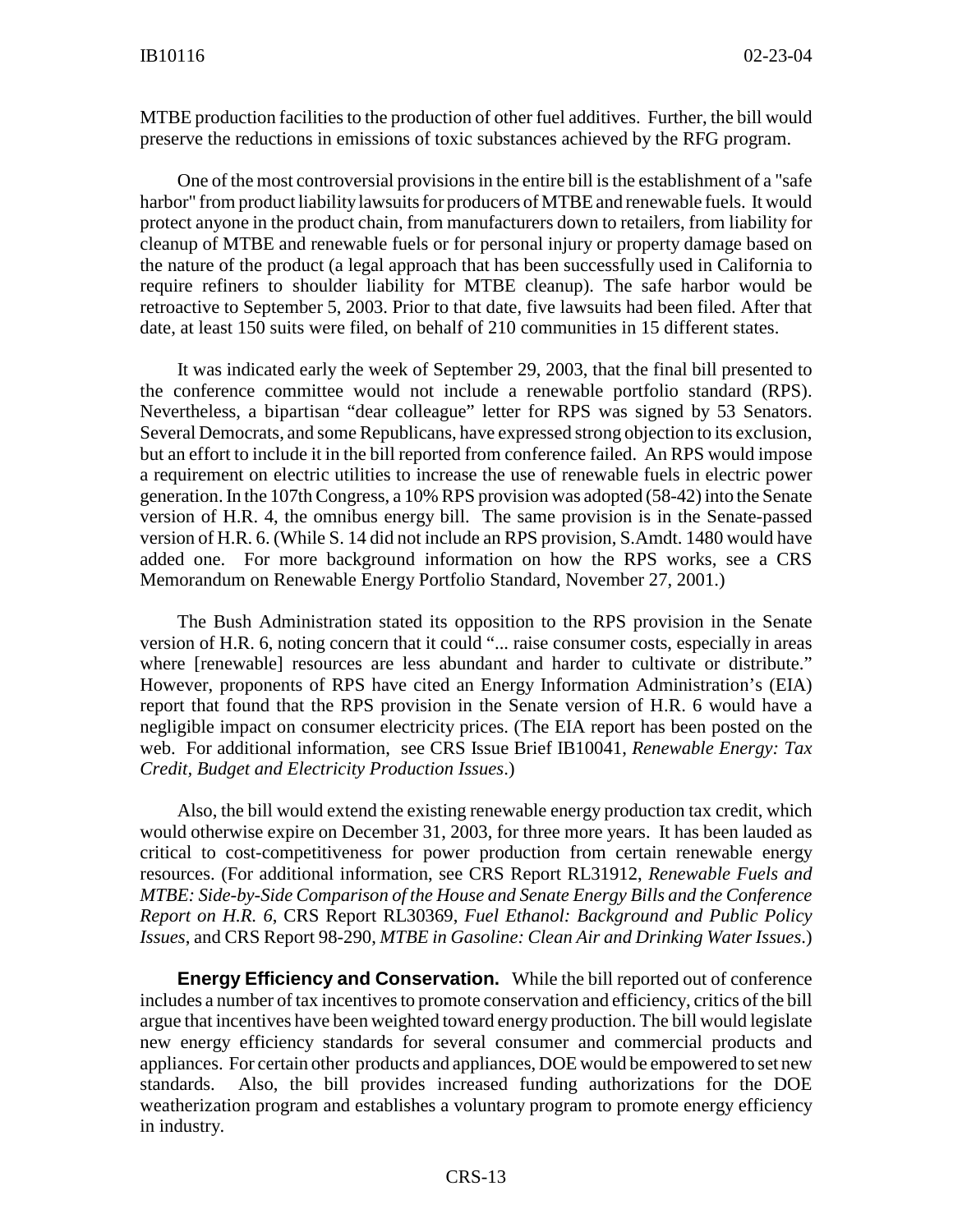Both the House- and Senate-passed versions of H.R. 6 directed DOE to issue a rule that "determines whether" an energy efficiency standard needs to be set for "standby mode" energy use by battery chargers and external power supplies. Further, DOE was directed to create voluntary programs to reduce standby mode energy use. The House and Senate versions also would have legislated standards for illuminated exit signs, torchieres, distribution transformers, and traffic signal modules, and direct DOE to set standards by rulemaking for suspended ceiling fans, vending machines, commercial refrigerators and freezers, and unit heaters. In these respects, the provisions in S. 14 as it reached the Senate floor, and H.R. 6 as passed by the Senate, were similar. As one point of difference, S. 14 would have also legislated a standard for medium base compact fluorescent lamps (CFLs). This provision was not in the Senate version of H.R. 6. However, in another point of difference, the Senate-passed version of H.R. 6 would have directed DOE to "amend" the energy efficiency standard for central air conditioners and heat pumps.

The House and Senate versions of H.R. 6 set goals for further energy efficiency in federal buildings. Although the baseline years and associated coverage periods have different dates, the provisions in the House and Senate versions of H.R. 6 were nearly identical, setting progressive annual 2% reductions over a 10-year period that end with a 20% reduction from baseline. Both bills also called for DOE to review results by the end of the 10-year period and recommend further goals for building energy savings for an additional decade. S. 14 had closely similar provisions.

Since the late 1970s, there have been some tax incentives to promote fuel switching and alternative fuels as a way to conserve gasoline and reduce oil import dependence. In contrast, tax incentives for energy efficiency and for electricity conservation have been rare, and generally short-lived. The House- and Senate-passed versions of H.R. 6 proposed some modest new tax incentives for energy efficiency. Most of the provisions are similar in nature, but there are some differences in standards, percentage caps, and dollar caps. They cover new homes, existing homes, and combined heat and power (CHP). Also, both the Senate and House bills had tax incentives for alternative fuel vehicles and equipment. As one point of difference, the House-passed version of H.R. 6 had a provision for fuel cell power plants that is not in the Senate-passed version. As another point of difference, the Senate version of H.R. 6 would have provided a tax credit for manufacturers of certain appliances that exceed federal standards, and would create a tax deduction for efficient commercial buildings. These two provisions did not appear in the House-passed version. (For additional information, see CRS Issue Brief IB10020, *Budget, Oil Conservation and Electricity Conservation Issues*.)

**An Overview of the Senate Debate on S. 14.** On April 30, 2003, the Senate Energy and Natural Resources Committee ordered reported its own comprehensive energy legislation (13-10) (S. 14). It included a narrowly approved electricity section that would, among other provisions, "remand for reconsideration" a controversial proposal from FERC called standard market design (SMD), which would provide for the standardization of access and management of electricity transmission lines. The Senate bill would also have provided federal support for the construction of nuclear power plants and provided loan guarantees for construction of an Alaskan natural gas pipeline. Unlike the House bill, the Senate legislation did not include a renewable fuels standard and did not include language to open up the Arctic National Wildlife Refuge to leasing.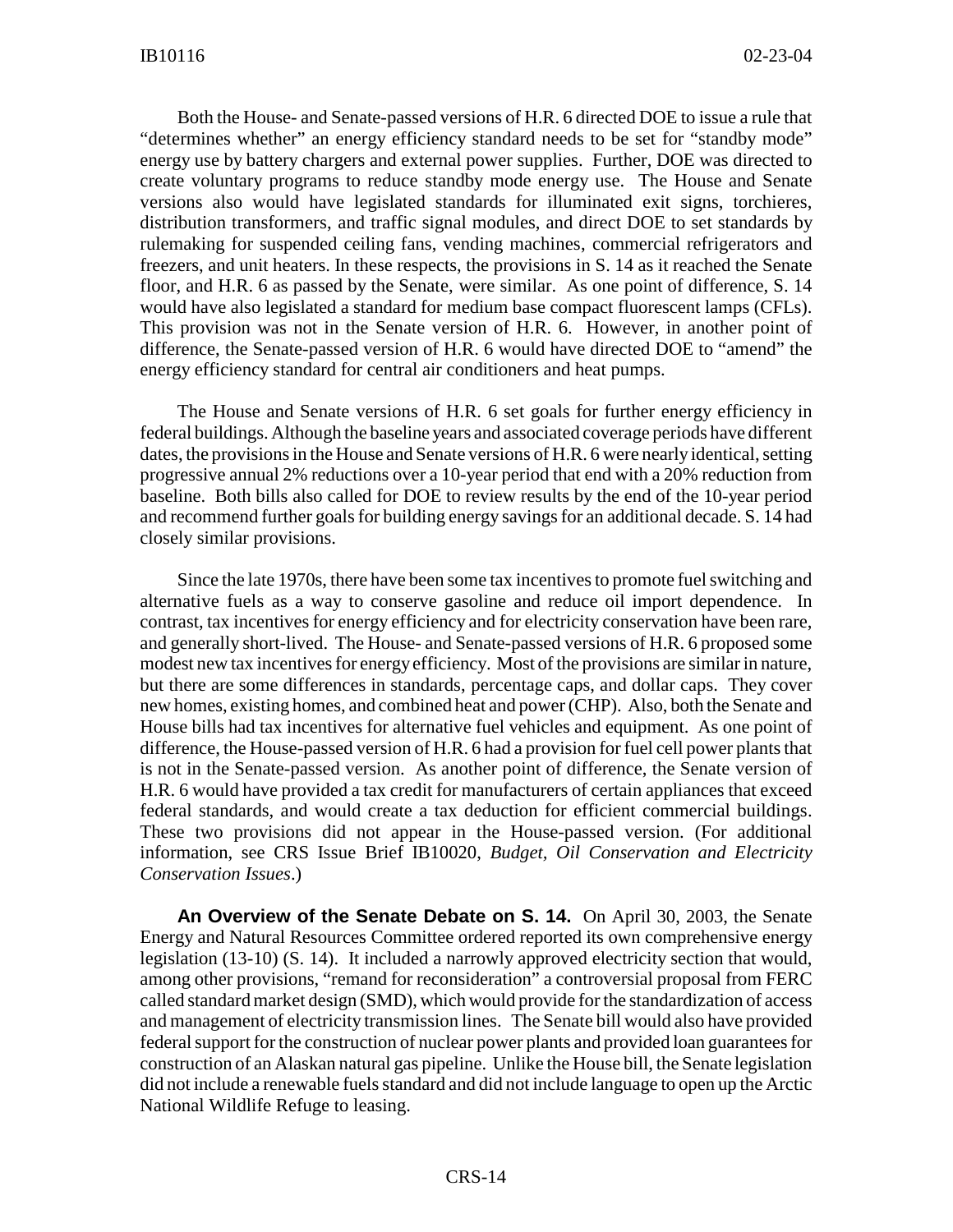Debate began on the Senate floor during the week of May 5, 2003, and the bill remained on the floor until June 12. During the week of June 2, 2003, the Senate added a renewable fuels standard to S. 14 that would require refiners to blend at least 5 billion gallons annually of ethanol by 2012, a doubling of current U.S. ethanol production. Votes on June 3, 2003, decisively defeated amendments that would have allowed states to opt in to any renewable fuels program (34-62) and permitted the EPA Administrator to waive the ethanol mandate for states that already meet Clean Air Act standards (34-61). An amendment to exempt states on the East and West Coast and the Rocky Mountains from the ethanol mandate was defeated (69-26) on June 5, 2003. Also defeated was an amendment to drop language referred to as the "safe harbor provision" that extends a product liability waiver to ethanol producers (57-38). On June 5, 2003, the Senate also agreed by unanimous consent to an amendment to increase the funding authorization for the Low Income Home Energy Assistance Program (LIHEAP) to \$3.4 billion annually through FY2006.

When debate resumed on June 9, the Senate agreed to an amendment proposed by Senator Landrieu that would require the Administration to develop a plan to reduce U.S. oil consumption by 1 million barrels daily by 2013 from projected consumption levels. The amendment would not have created any new authorities, but gave the Administration the latitude to use any authorities, or combination of authorities, currently at its disposal to achieve the reduction.

On June 10, the Senate narrowly (48-50) defeated an amendment to drop language in S. 14 to authorize federal assistance for the construction of nuclear power plants. An amendment by Senator Dorgan that would require the production of 100,000 hydrogenfueled cars by 2010 and 2.5 million vehicles by 2020 and annually thereafter was passed on June 10 (67-32). On June 11, the Senate voted to require a report from the Secretary of Energy on supply and demand for natural gas. A motion to table an amendment by Senator Feinstein to institute new controls in energy trading and markets passed (55-44). An amendment to establish an environmental review process for development of energy projects on Indian lands was defeated (52-47). The Senate bill would also have required an inventory and analysis of oil and natural gas resources that may lie underneath the Outer Continental Shelf (OCS). Opponents of the survey argue that it is a veiled attempt to begin a process of ending the moratorium on development of the Florida and California OCS. An amendment proposed by Senator Graham to drop the language requiring the inventory was defeated (44- 54).

S. 14 did not include an RFS. However, on June 5, 2003, the Senate agreed (67-29) to an amendment to establish a renewable fuels standard that would require refiners to blend at least 5 billion gallons annually of ethanol by 2012, a doubling of current U.S. ethanol production. A number of second-degree amendments were defeated by significant margins. Votes on June 3, 2003, decisively defeated second-degree amendments that would have allowed states to opt in to any renewable fuels program (34-62) and permitted the EPA Administrator to waive the ethanol mandate for states that already meet Clean Air Act standards (34-61). An amendment to exempt states on the East and West Coast and the Rocky Mountains from the ethanol mandate was defeated (69-26) on June 5, 2003. Also defeated was an amendment to drop language referred to as the "safe harbor provision" that extends a product liability waiver to ethanol producers (57-38). The Senate accepted an amendment to broaden the ethanol program to include agricultural residues and waste products as feedstocks for ethanol production.